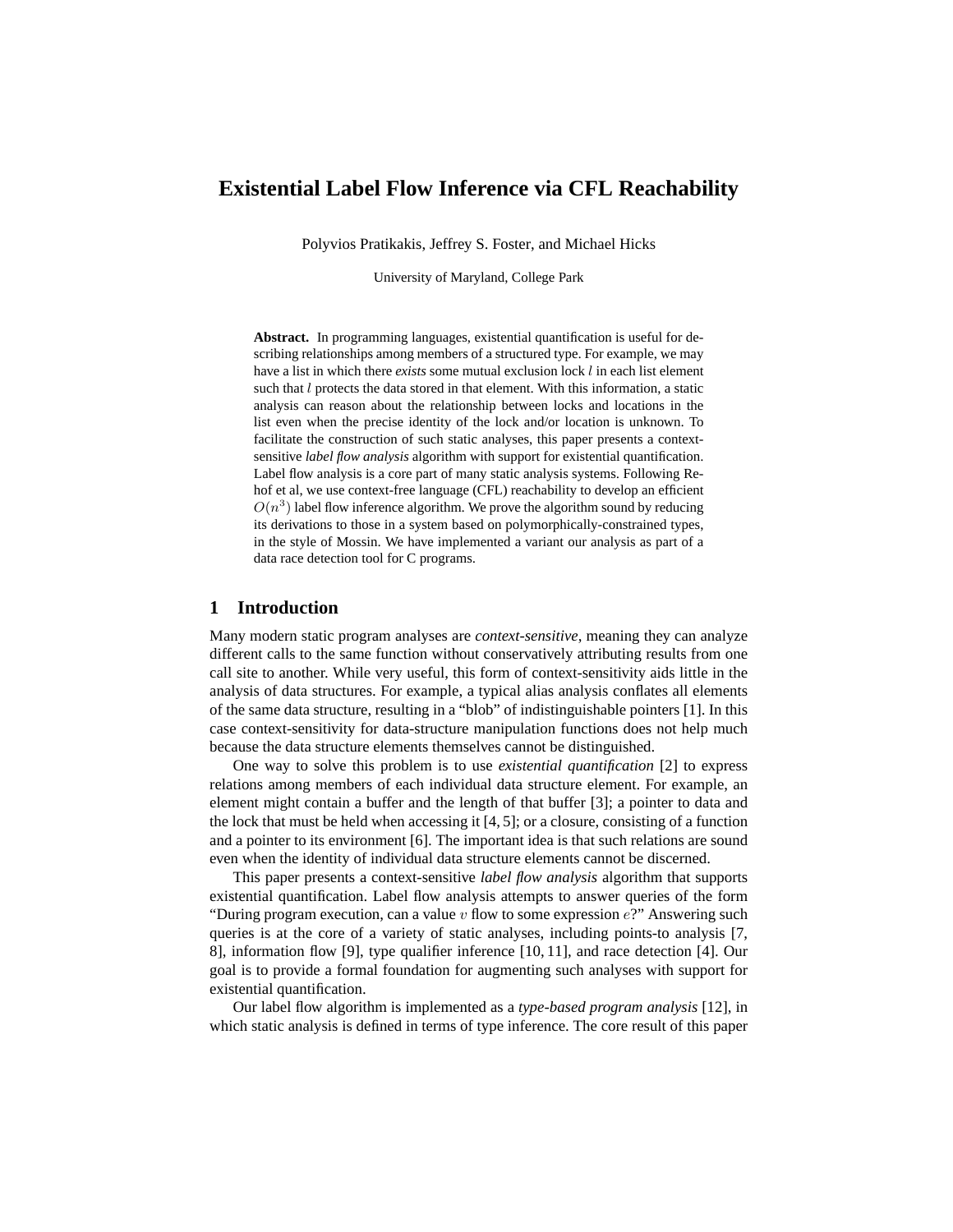

(a) Source program (b) Monomorphic analysis (c) COPY-based analysis (d) CFL-based analysis

**Fig. 1.** Universal Types Example

is a provably sound and efficient type inference system for label flow that supports existential quantification. This paper makes the following contributions:

- **–** We present COPY, a subtyping-based label-flow system in the style of Mossin [13]. In COPY, context sensitivity for functions corresponds to universal types (parametric polymorphism). Our contribution is to show how to support existential quantification using existential types [2], applying the duality of ∀ and ∃. We prove that the resulting system is sound. (Section 3)
- **–** We present CFL, an alternative to COPY that supports efficient inference. Following Rehof et al [14, 15], determining flow in CFL is reduced to a context-free language (CFL) reachability problem, and the resulting inference system runs in time  $O(n^3)$ in the worst case. Our contribution is to show that existentially-quantified flow can also be expressed as a CFL problem, and to prove that CFL is sound by reducing it to COPY. These results are interesting because existential types are *first-class* (as opposed to universal types, which in the style of Hindley-Milner only appear in type environments). To make inference tractable, we require the programmer to indicate where existential types are used, and we restrict the interaction between existentially bound labels and free labels in the program. (Section 4)
- **–** We briefly discuss how a variation of CFL is used as part of LOCKSMITH, a race detection tool [4] for C programs that correlates memory locations to mutual exclusion locks protecting them. LOCKSMITH uses existential quantification to precisely relate locks and locations that reside within dynamic data structures, thereby eliminating a source of false alarms. (Section 2.3)

## **2 Polymorphism via Context-Free Language Reachability**

This section briefly introduces type-based label flow analysis, presents the encoding of context sensitivity as universal types, and sketches our new technique for supporting first-class existential types. We also describe our application of these ideas to LOCK-SMITH, a race detection tool for C [4].

### **2.1 Universal Types and Label Flow**

The goal of label flow analysis is to determine which values could flow to which operations. In the program in Fig. 1(a), values 1 and 2 are annotated with *flow labels* L1 and L2, respectively, and the two  $+$  operations are labeled with L3 and L4. Therefore label flow analysis should show that  $L1$  flows to  $L3$  and  $L2$  flows to  $L4$ . In this program we annotate calls to  $id$  with indices  $i$  and  $k$ , which we will use shortly.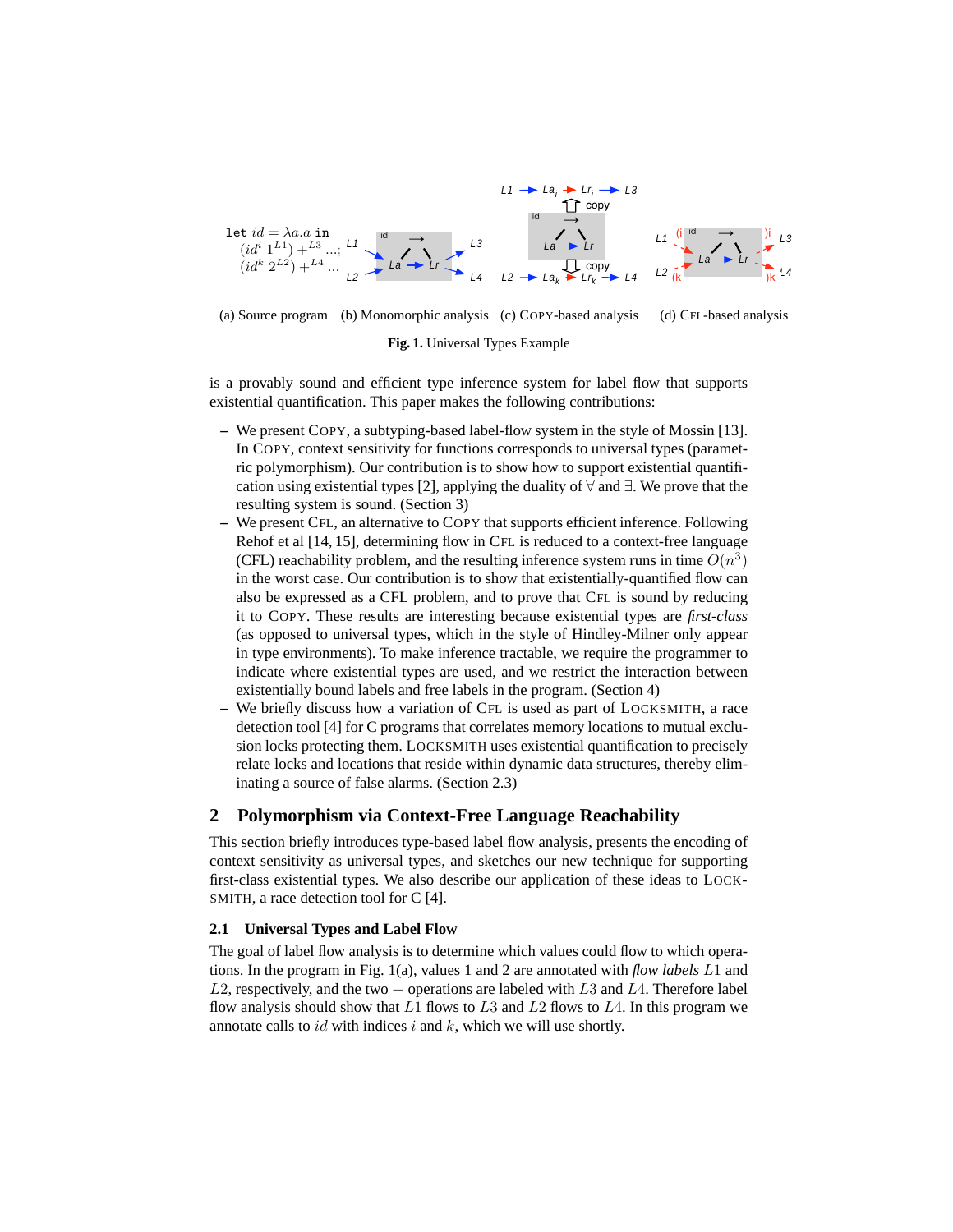To compute the flow of labels, we perform a type- and constraint-based analysis in which base types are annotated with labels. For our example, the function  $id$  is given the type  $int^{La} \rightarrow int^{Lr}$ , where La and Lr label the argument and return types, respectively. The body of id returns its argument, which is modeled by the *constraint*  $La \leq Lr$ . The call  $id^i$  yields constraints  $L1 \leq La$  and  $Lr \leq L3$ , and the call  $id^k$  yields constraints  $L2 \leq La$  and  $Lr \leq L4$ . Pictorially, constraints form the directed edges in a *flow graph*, as shown in Fig. 1(b), and flow is determined by reachability. Thus the graph accurately shows that  $L1$  flows to  $L3$  and  $L2$  flows to  $L4$ . However, the graph conflates the two calls to  $id$ —its type is monomorphic—and therefore suggests possible flows from  $L1$  to  $L4$  and from  $L2$  to  $L3$ , which is sound but imprecise.

The precision of the analysis can be improved by adding *context sensitivity* using Hindley-Milner style universal types. The standard approach [13], shown in Fig. 1(c), is to give id a *polymorphically constrained* universal type  $\forall La, Lr[La \le Lr].init^{La} \rightarrow$  $int<sup>Tr</sup>$ , where we have annotated id's type with the flow constraints needed to type its body. Each time id is used, we *instantiate* its type and constraints, effectively "inlining" a fresh copy of id's body. At the call  $id<sup>i</sup>$ , we instantiate the constraint with the substitution  $[La \mapsto La_i, Lr \mapsto Lr_i]$ , and then apply the constraints from the call site, yielding  $L_1 \leq L a_i \leq L r_i \leq L 3$ , as shown. Similarly, at the call  $id^k$  we instantiate again, this time yielding the constraints  $L2 \leq La_k \leq Lr_k \leq L4$ . Thus we see that L1 could flow to  $L3$ , and  $L2$  could flow to  $L4$ , but we avoid the spurious flows mentioned above.

While this technique is effective, explicit constraint copying can be difficult to implement, because it requires juggling various sets of constraints as they are duplicated and instantiated, and may require complicated constraint simplification techniques [16– 18] for efficiency. An alternative approach is to encode the problem in terms of a slightly different graph and use CFL reachability to compute flow, as suggested by Rehof et al [14]. This solution adds call and return edges to the graph and labels them with parentheses indexed by the call site, as shown in Fig. 1(d) with dashed lines. Edges from  $id^i$  are labeled with  $\binom{i}{i}$  for inputs and  $\binom{i}{i}$  for outputs, and similarly for  $id^k$ . To compute flow in this graph, we find paths with no mismatched parentheses. In this case the paths from  $L_1$  to  $L_3$  and from  $L_2$  to  $L_4$  are matched, while the other paths are mismatched and hence not considered. Rehof et al [14] have shown that using CFL reachability with matched paths can be reduced to a type system with polymorphically constrained types.

#### **2.2 Existential Types and Label Flow**

The goal of this paper is to show how to use existential quantification during static analysis to efficiently model properties of data structures more precisely. Consider the example shown in Fig. 2(a). In this program, functions  $f$  and  $g$  add an unspecified value to their argument. As before, we wish to determine which integers flow to which  $+$  operations. In the third line of this program we create existentially-quantified pairs using pack operations in which  $f$  is paired with 1 and  $g$  with 2. Using an if, we then conflate these two pairs, binding one of them to p. In the last line we use p by applying its first component to its second component.<sup>1</sup>

In this example, no matter which pair  $p$  is assigned,  $f$  is only ever applied to 1, and g is only ever applied to 2. However, an analysis like the one described above would

 $1$  We use pattern matching for simplicity, while the language in Section 3 would use projection.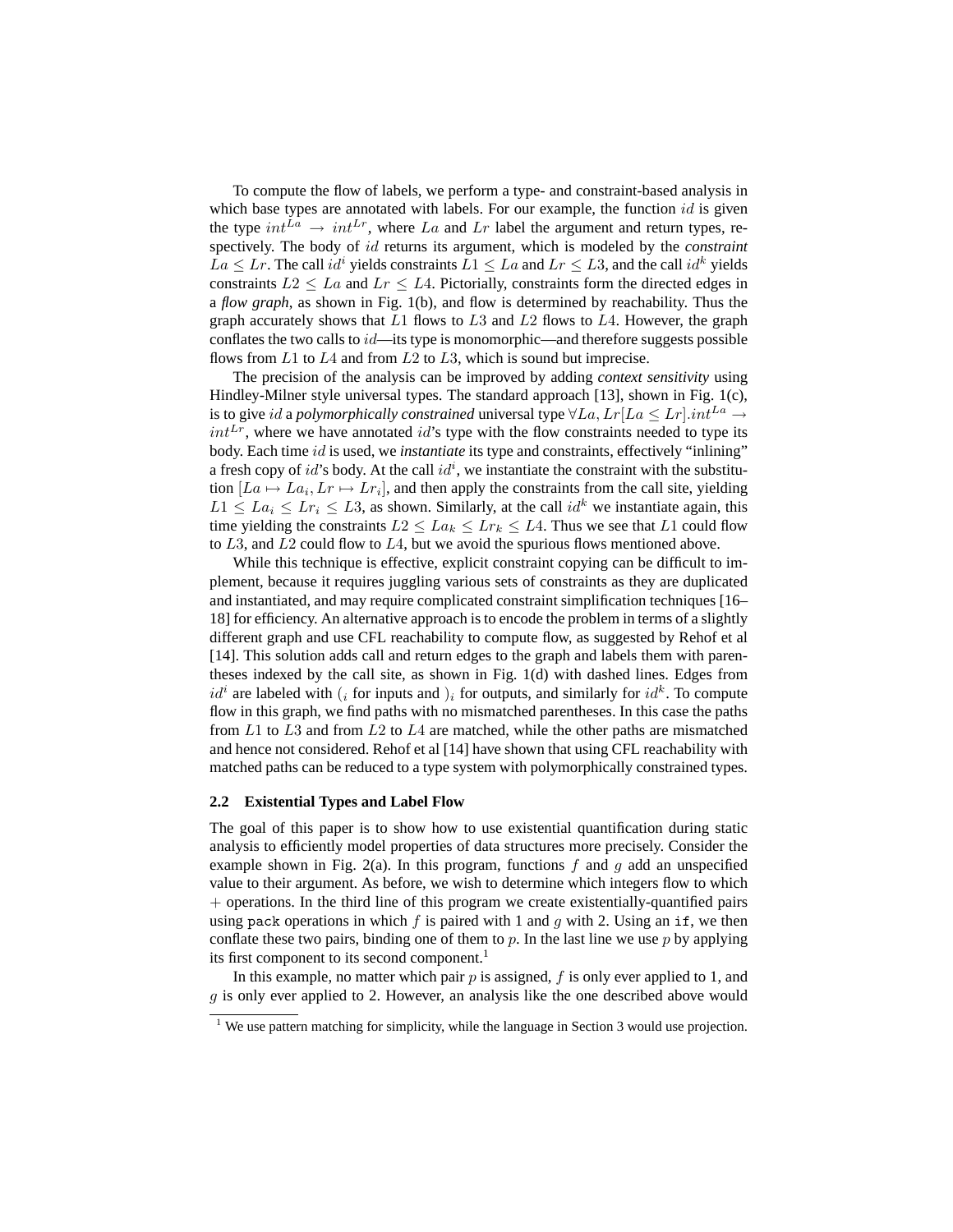

**Fig. 2.** Existential Types Example

conservatively conflate the types at the two pack sites, generating spurious constraints  $L1 \leq L4$  and  $L2 \leq L3$ . To solve this problem, Section 3 presents COPY, a system that can model  $p$  precisely by giving it a polymorphically constrained existential type  $\exists Lx, Ly[Ly \leq Lx].(int^{Lx} \rightarrow int) \times int^{Ly}$ , indicating that p contains a pair whose second element flows to the argument position of its first element. (The uninteresting labels are omitted for clarity.) At pack<sup>i</sup>, this type is instantiated to yield  $L1 \leq La$ , and since  $La \leq L3$  we have  $L1 \leq L3$  transitively. Instantiating at pack<sup>k</sup> yields  $L2 \leq Lb \leq$ L4. Thus we precisely model that  $1^{L1}$  only flows to  $+^{L3}$  and  $2^{L2}$  only flows to  $+^{L4}$ .

Universal and existential quantification are dual notions, which allows us to look to universal types to understand how to support existential types. Intuitively, we give a universal type to id because id is polymorphic in the label it is called with—whatever it is called with, it returns. Conversely, we give an existential type of p because the *rest of the program* is polymorphic in the pairs—no matter which pair is used, the first element is always applied to the second.

Section 4 shows how to perform inference efficiently for existential label flow using CFL reachability. Fig. 2(b) shows the flow graph generated for this example program. When packing the pair  $(f, 1^{L_1})$ , instead of normal flow edges we generate edges labeled by  $i$ -parentheses, and we generate edges labeled by  $k$ -parentheses when packing  $(g, 2^{L_2})$ . Flow for this graph again corresponds to paths with no mismatched parentheses. For example, in this graph there is a matched path from  $L2$  to  $L4$ , indicating that the value  $2^{L2}$  may flow to  $+^{L4}$ , and there is similarly a path from L1 to L3. Notice that restricting flow to matched paths again suppresses spurious flows from  $L2$  to  $L3$  and from  $L1$  to  $L4$ . Thus, the two existential packages can be conflated without losing the flow relationships of their members.

#### **2.3 Existential Quantification and Race Detection**

Our interest in studying existential label flow arose from the development of LOCK-SMITH, a C race detection tool [4]. During our experiments we found several examples of code similar to Fig. 3, which is taken from the *knot* multithreaded web server [19]. Here cache\_entry is a linked list with a per-node lock refs\_mutex that guards accesses to the refs field. Without existential quantification, LOCKSMITH conflates all the locks and locations in the data structure. As a result, it does not know exactly which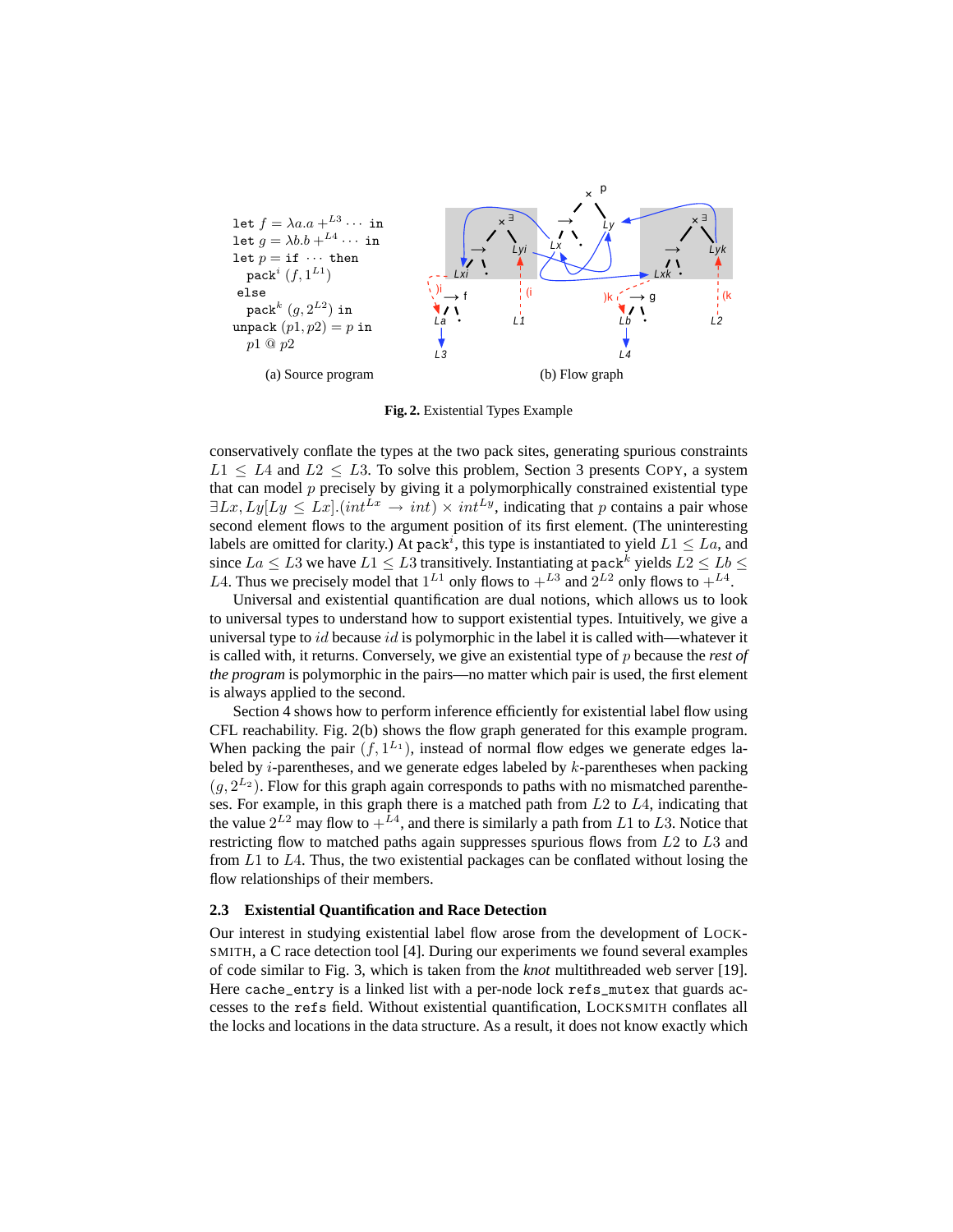```
struct cache_entry { int refs; pthread_mutex_t refs_mutex; ... };
void cache_entry_addref(cache_entry *entry) { ...
 pthread_mutex_lock(&entry->refs_mutex);
 entry->refs++;
 pthread_mutex_unlock(&entry->refs_mutex);
... }
```
**Fig. 3.** Example code with a per-element lock

lock is held at the write to entry->refs, and reports that entry->refs may not always be accessed with the same lock held, falsely indicating a potential data race.

With existential quantification, however, LOCKSMITH is able to model this idiom precisely. We add annotations to specify that in type cache\_entry, the fields refs and refs\_mutex should be given existentially quantified labels. Then we add pack annotations when cache\_entry is created and unpack annotations wherever it is used, i.e., within cache\_entry\_addref. Using an adaptation of the analysis presented in this paper, LOCKSMITH then can determine that the refs\_mutex lock in a node always guards the refs field in that node. While this prior work sketches the use of existential types, it gives neither type rules nor proofs for them, which are the main contributions of this paper. The remainder of this paper focuses exclusively on existential types for label flow, and we refer the reader to our other paper for details on LOCKSMITH [4].

#### **3 Label Flow with Polymorphically Constrained Types**

This section studies label flow in the context of a polymorphically-constrained type system COPY, which is essentially Mossin's label flow system [13] extended to include existential types. Note that COPY supports label polymorphism but not polymorphism in the type structure. We use the following source language throughout the paper:

$$
e ::= n^L | x | \lambda^L x . e | e_1 @^L e_2 | \text{if} 0^L e_0 \text{ then } e_1 \text{ else } e_2 | (e_1, e_2)^L | e^L j
$$
  
\n| let  $f = e_1$  in  $e_2$  | fix  $f.e_1 | f^i | \text{pack}^{L,i} e | \text{unpack}^{L} x = e_1$  in  $e_2$ 

In this language, constructors and destructors are annotated with constant labels  $L$ . The goal of our type system is to determine which constructor labels flow to which destrucfor labels. For example, in the expression  $(\lambda^L x.e) @^{L'} e'$ , the label L flows to the label L'. Our language includes integers, variables, functions, function application (written with @ to provide a position on which to write a label), conditional branches and pairs. Our language also includes binding constructs let and fix, which introduce universal types. Each use of a universally quantified function  $f<sup>i</sup>$  is indexed by an *instantiation site i*. Expressions also include existential packages, which are created with pack<sup>L,*i*</sup> and consumed with unpack. Since existential packages are passed around the program, we label them with concrete labels  $L$  as with other values. Instantiation sites are ignored in this section, but are used in Section 4.

The types and environments used by COPY are given by the following grammar:

\n types 
$$
\tau ::= int^l | \tau \to^l \tau | \tau \times^l \tau | \exists^l \vec{\alpha}[C].\tau
$$
 schemes  $\sigma ::= \forall \vec{\alpha}[C].\tau | \tau$  labels  $l ::= L | \alpha$  constraints  $C ::= \emptyset | \{l \leq l\} | C \cup C$  env.  $\Gamma ::= \cdot | T, x : \sigma$ \n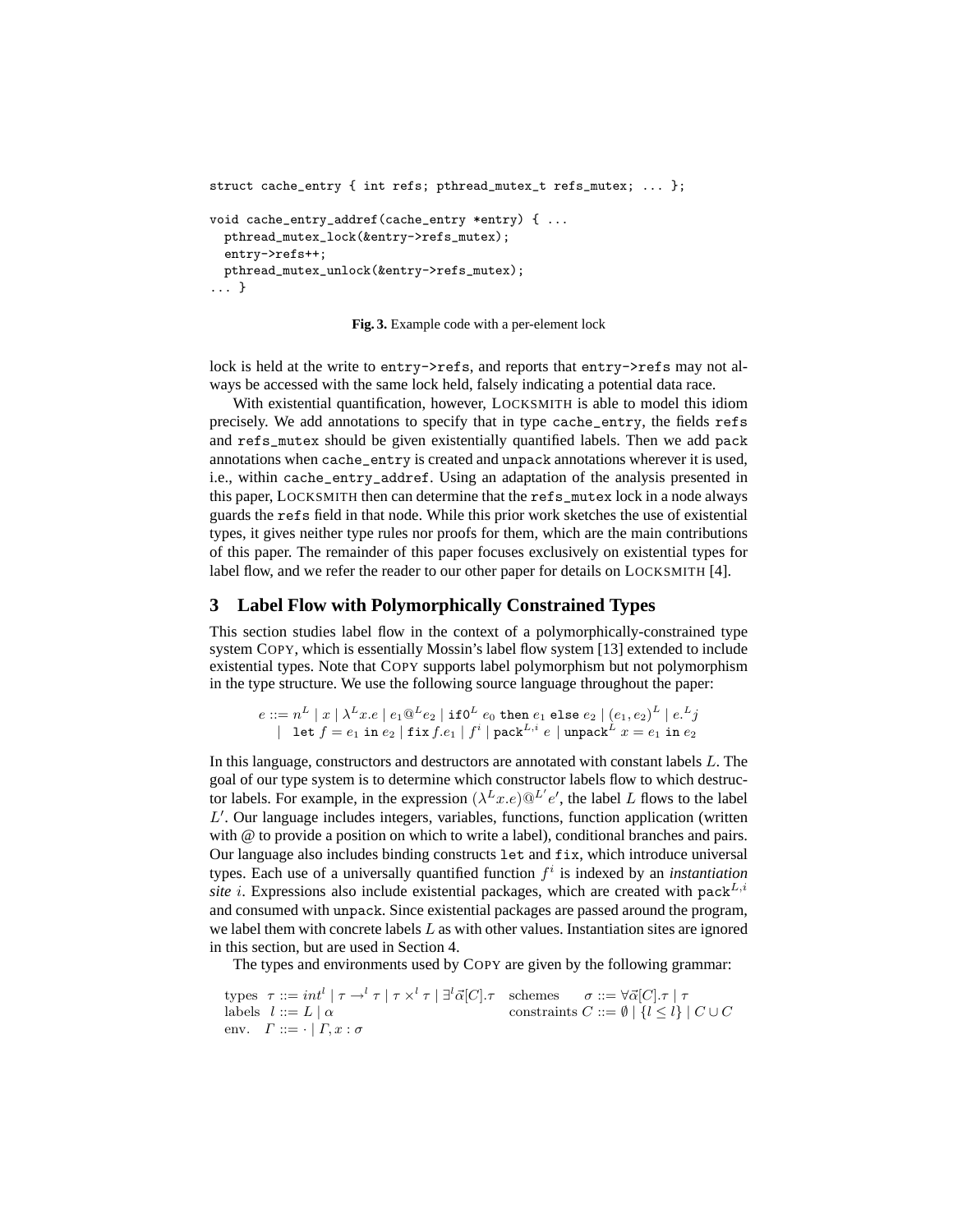| Id $\overline{C; \Gamma, x : \tau \vdash_{cp} x : \tau}$                                                                                                                                                                                                               | Int $\frac{C \vdash L \leq l}{C; \Gamma \vdash_{cp} n^L : int^l}$                                                                                                                                                                                                        |
|------------------------------------------------------------------------------------------------------------------------------------------------------------------------------------------------------------------------------------------------------------------------|--------------------------------------------------------------------------------------------------------------------------------------------------------------------------------------------------------------------------------------------------------------------------|
| Lam $\frac{C; \Gamma, x : \tau \vdash_{cp} e : \tau' \quad C \vdash L \leq l}{C; \Gamma \vdash_{cp} \lambda^L x.e: \tau \rightarrow^l \tau'}$                                                                                                                          | $\label{eq:1} \begin{array}{c} C; \varGamma \vdash_{cp} e_1 : \tau \rightarrow^{l} \tau'\\ \text{App-} \begin{array}{c} C; \varGamma \vdash_{cp} e_2 : \tau \quad \  \  C \vdash l \leq L \\ \hline C; \varGamma \vdash_{cp} e_1 @^Le_2 : \tau' \end{array} \end{array}$ |
| $\label{eq:1} \begin{array}{c} C; \varGamma \vdash_{cp} e_1 : \tau_1 \quad C; \varGamma \vdash_{cp} e_2 : \tau_2 \\ C \vdash L \leq l \\ \hline C; \varGamma \vdash_{cp} (e_1, e_2)^L : \tau_1 \times^l \tau_2 \end{array}$                                            | $\label{eq:2} \begin{array}{c} C; \varGamma \vdash_{cp} e : \tau_1 \times^l \tau_2 \\ \text{Proj } \frac{C \vdash l \leq L \quad \  j \in \{1,2\}}{C; \varGamma \vdash_{cp} e.^L j : \tau_j} \end{array}$                                                                |
| $\begin{array}{cc} C; \varGamma \vdash_{cp} e_0: int^l & C \vdash l \leq L \\ C; \varGamma \vdash_{cp} e_1: \tau & C; \varGamma \vdash_{cp} e_2: \tau \\ \hline C; \varGamma \vdash_{cp} \mathtt{if0}^L e_0 \mathtt{then} \ e_1 \mathtt{else} \ e_2: \tau \end{array}$ | $C; \Gamma \vdash_{cp} e : \tau_1$<br>Sub $\frac{C;\emptyset \vdash \tau_1 \leq \tau_2}{C; \Gamma \vdash_{cp} e : \tau_2}$                                                                                                                                               |

#### **Fig. 4.** COPY Monomorphic Rules

Types include integers, functions, pairs and existential types. All types are annotated with flow labels  $l$ , which may be either constant labels  $L$  from the program text or label variables  $\alpha$ . Type schemes include normal types and polymorphically-constrained universal types of the form  $\forall \vec{\alpha}[C].\tau$ . Here C is a set of *flow constraints* each of the form  $l \leq l'$ . In our type rules, *substitutions*  $\phi$  map label variables to labels. The universal type  $\forall \vec{\alpha}[C].\tau$  stands for any type  $\phi(\tau)$  where  $\phi(C)$  is satisfied, for any substitution  $\phi$ . When  $l \leq l'$ , we say that label l flows to label l'. The type  $\exists^l \vec{\alpha}[C]$ .  $\tau$  stands for the type  $\phi(\tau)$ where constraints  $\phi(C)$  are satisfied for *some* substitution  $\phi$ . Universal types may only appear in type environments while existential types may appear arbitrarily. The free labels of types ( $f_l(\tau)$ ) and environments ( $f_l(\Gamma)$ ) are defined as usual.

The expression typing rules are presented in Figs. 4 and 5. Judgments have the form  $C; \Gamma \vdash_{cp} e : \tau$ , meaning in type environment  $\Gamma$  with flow constraints C, expression e has type  $\tau$ . In these type rules  $C \vdash l \leq l'$  means that the constraint  $l \leq l'$  is in the transitive closure of the constraints in C, and  $C \vdash C'$  means that all constraints in  $C'$ are in the transitive closure of C.

Fig. 4 contains the monomorphic typing rules, which are as in the standard  $\lambda$  calculus except for the addition of labels and subtyping. The constructor rules ([Int], [Lam] and [Pair]) require  $C \vdash L \leq l$ , i.e., the constructor label L must flow to the corresponding label of the constructed type. The destructor rules ([Cond], [App] and [Proj]) require the converse. The subtyping rule [Sub] is discussed below.

Fig. 5 contains the polymorphic typing rules. Universal types are introduced by [Let] and [Fix]. As is standard, we allow generalization only of label variables that are not free in the type environment  $\Gamma$ . In both these rules, the constraints  $C'$  used to type  $e_1$  become the bound constraints in the polymorphic type. Whenever a variable f with a universal type is used in the program text, its type is instantiated. Such instantiations appear in the program text, written  $f^i$ , and are checked by [Inst]. The premise  $C \vdash$  $\phi(C')$  effectively inlines the constraints of the instantiated function into the caller's context.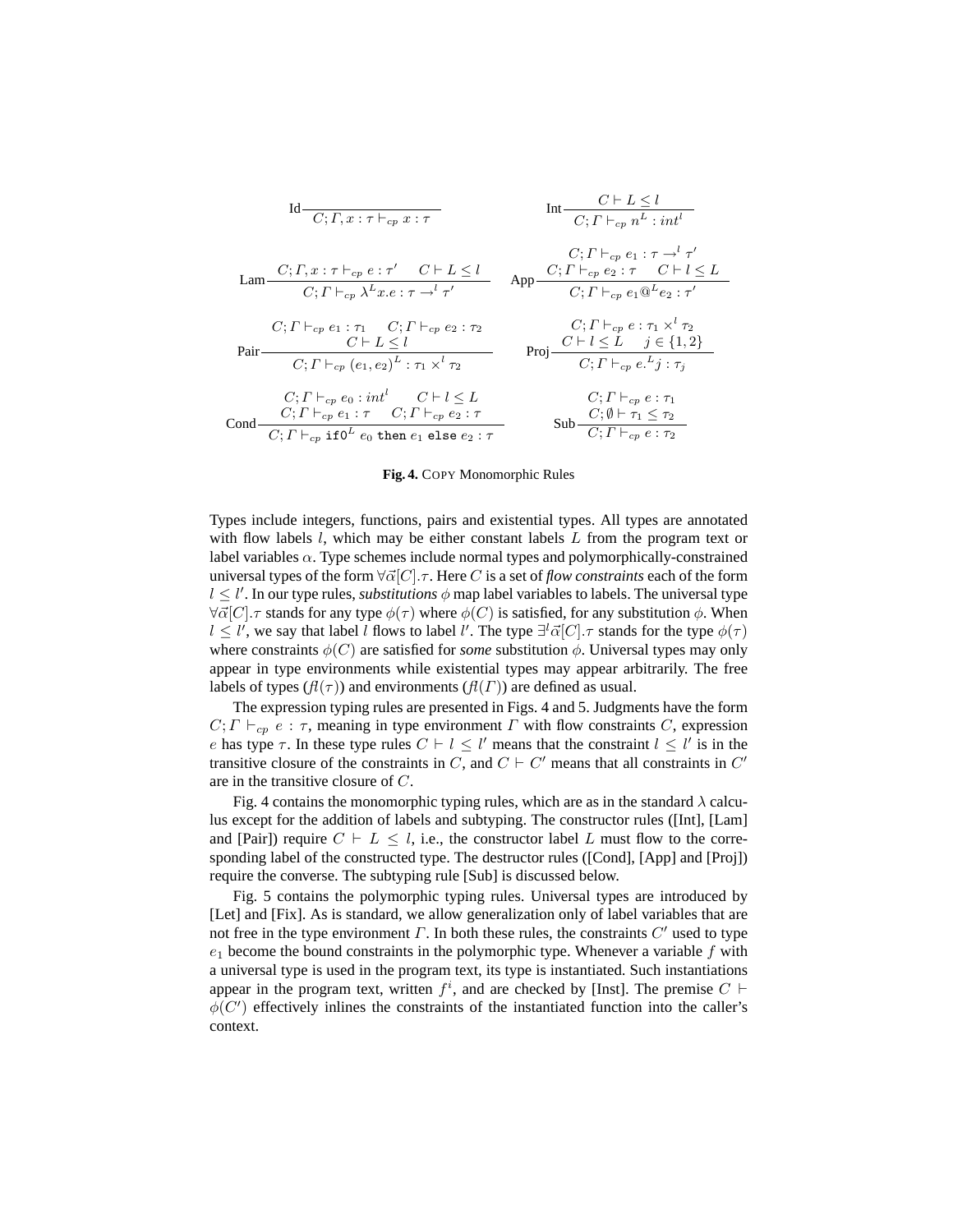| $C'; \Gamma \vdash_{cp} e_1 : \tau_1 \quad C; \Gamma, f : \forall \vec{\alpha} [C'], \tau_1 \vdash_{cp} e_2 : \tau_2$<br>$\vec{\alpha} \subseteq (\mathcal{H}(\tau_1) \cup \mathcal{H}(C')) \setminus \mathcal{H}(\Gamma)$                                                                        |
|---------------------------------------------------------------------------------------------------------------------------------------------------------------------------------------------------------------------------------------------------------------------------------------------------|
| [Let]<br>$C: \Gamma \vdash_{cn} \text{let } f = e_1 \text{ in } e_2 : \tau_2$                                                                                                                                                                                                                     |
| $C'; \Gamma, f : \forall \vec{\alpha} [C'], \tau \vdash_{cp} e : \tau \quad C \vdash \phi (C')$<br>$\vec{\alpha} \subseteq (\mathcal{H}(\tau) \cup \mathcal{H}(C')) \setminus \mathcal{H}(\Gamma)$<br>[Fix]<br>$C; \Gamma \vdash_{cp} \texttt{fix} f.e : \phi(\tau)$                              |
| [Inst] $\frac{C \vdash \phi(C')}{C; \Gamma, f : \forall \vec{\alpha} [C'], \tau \vdash_{cp} f^i : \phi(\tau)}$                                                                                                                                                                                    |
| [Pack] $\frac{C; \Gamma \vdash_{cp} e : \phi(\tau) \quad C \vdash \phi(C') \quad C \vdash L \leq l}{C; \Gamma \vdash_{cp} \text{pack}^{L,i} e : \exists^l \vec{\alpha} [C'], \tau}$                                                                                                               |
| $C; \Gamma \vdash_{cp} e_1 : \exists^l \vec{\alpha} [C'], \tau$ $C \cup C'; \Gamma, x : \tau \vdash_{cp} e_2 : \tau'$<br>$\vec{\alpha} \subseteq (\mathit{fl}(\tau) \cup \mathit{fl}(C')) \setminus (\mathit{fl}(T) \cup \mathit{fl}(C) \cup \mathit{fl}(\tau'))$ $C \vdash l \leq L$<br>[Unpack] |
| $C; \Gamma \vdash_{cp}$ unpack <sup>L</sup> $x = e_1$ in $e_2 : \tau'$                                                                                                                                                                                                                            |

**Fig. 5.** COPY Polymorphic Rules

Existential types are manipulated using pack and unpack. To understand [Pack] and [Unpack], recall that  $\forall$  and  $\exists$  are dual notions. Notice that  $\forall$  introduction ([Let]) restricts what can be universally quantified, and instantiation occurs at ∀ elimination ([Inst]). Thus ∃ introduction ([Pack]) should perform instantiation, and ∃ elimination ([Unpack]) should restrict what can be existentially quantified.

In [Pack], an expression  $e$  with a concrete type  $\phi(\tau)$  is abstracted to a type  $\exists^{l} \vec{\alpha} [C']$ .  $\tau$ . Notice that the substitution goes from abstract to concrete—creating an existential corresponds to passing an argument to "the rest of the program," as if that were universally quantified in  $\vec{\alpha}$ . Indeed, the constraint system C' bound in the existential type is expressed over the quantified variables  $\vec{\alpha}$ , and these constraints C' are determined by how the existential package is used after it is unpacked. Similarly to [Inst], the [Pack] premise  $C \vdash \phi(C')$  inlines the abstract constraints  $\phi(C')$  into the current constraints.

Rule [Unpack] binds the contents of the type to  $x$  in the scope of  $e_2$ . This rule places two restrictions on the existential package. First,  $e_2$  must type check with the constraints  $C \cup C'$ . Thus, any constraints among the existentially bound labels  $\vec{\alpha}$  needed to check  $e_2$  must be in C'.<sup>2</sup> Second, the labels  $\vec{\alpha}$  must not escape the scope of the unpack (as is standard), which is ensured by the subset constraint.

The [Sub] rule in Fig. 4 uses the subtyping relation shown in Fig. 6. These rules are standard structural subtyping rules extended to labeled types. We use a simple approach to decide whether one existential is a subtype of another. Rule [Sub-∃] requires  $C_1 \vdash C_2$ , since an existential type can be used in any position inducing the same or fewer flows between labels. We allow subtyping among existentials of a "similar shape."

<sup>&</sup>lt;sup>2</sup> This differs from [Let], which includes *all* constraints in  $C'$  (not just those on quantified labels). While we could write [Unpack] and [Let] to be more parallel, this separation of constraints simplifies the reduction from CFL to COPYdiscussed in Sec. 4.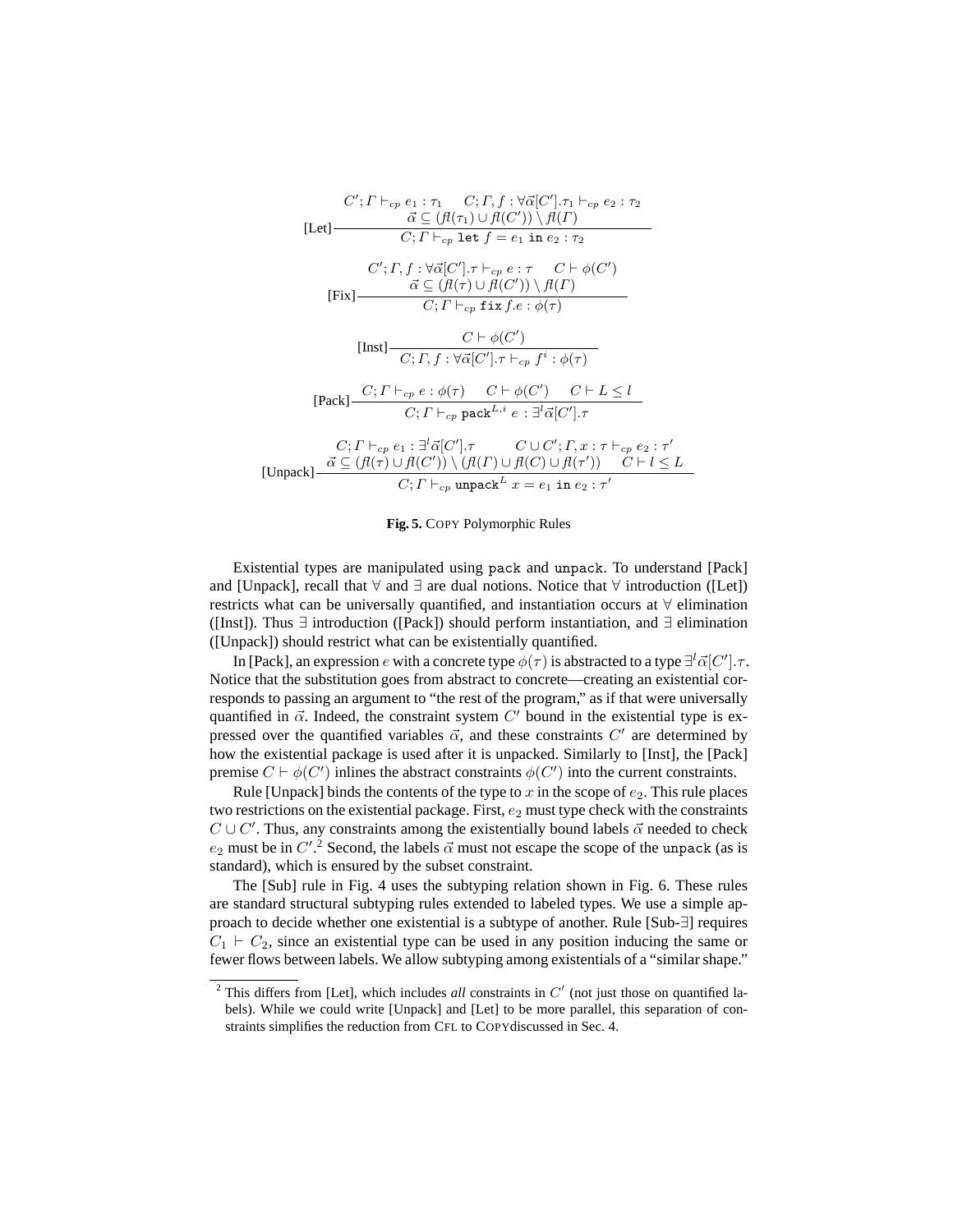$$
[\text{Sub-Label-1}] \frac{l, l' \notin D \quad C \vdash l \le l'}{C; D \vdash l \le l'} \qquad [\text{Sub-Label-2}] \frac{l \in D}{C; D \vdash l \le l}
$$
\n
$$
\frac{C; D \vdash l \le l'}{C; D \vdash \tau_1 \le \tau'_1} \qquad \frac{C; D \vdash l \le l'}{C; D \vdash \tau_2 \le \tau'_2} \qquad \frac{C; D \vdash l \le l'}{C; D \vdash \tau_1 \times l \tau_2 \le \tau'_1 \times l' \tau'_2} \qquad [\text{Sub-Fun}] \frac{C; D \vdash \tau_2 \le \tau'_2}{C; D \vdash \tau_1 \to l' \tau_2 \le \tau'_1 \to l' \tau'_2}
$$
\n
$$
[\text{Sub-Int}] \frac{C; D \vdash l \le l'}{C; D \vdash int^{l'} \le int^{l'}} \qquad [\text{Sub-3}] \frac{C; D' \vdash \tau_1 \le \tau_2 \quad C; D \vdash l_1 \le l_2}{C; D \vdash \exists^l \vec{\alpha}[C_1].\tau_1 \le \exists^l \vec{\alpha}[C_2].\tau_2}
$$

#### **Fig. 6.** COPY Subtyping

That is, they must have exactly the same (alpha-convertible) bound variables, and constraints must not be between bound and free variables. We use a set  $D$  to track the set of bound variables, updated in [Sub-∃].<sup>3</sup> Rule [Sub-Label-2] permits subtyping between identical bound labels ( $l \in D$ ), whereas rule [Sub-Label-1] allows subtyping among non-identical labels only if neither is bound.

These restrictions on existentials forbid some clearly erroneous judgments such as  $C \vdash \exists {\alpha} \{\emptyset].int^{\alpha} \leq \exists {\{\alpha}\}}[\emptyset].int^{\beta}$ . The two existential types in this example quantify over the same label; however, the subtyping is invalid because it would create a constraint between a bound label and an unbound label. However, these restrictions also forbid some valid existential subtyping, such as  $C \vdash (\exists {\alpha, \beta} | {\alpha \leq \beta}].int^{\alpha} \rightarrow int^{\beta}) \leq$  $(\exists {\alpha} | \emptyset|. int^{\alpha} \rightarrow int^{\alpha})$ , which is permissible because  $\beta$  is a bound variable with no other lower bounds except  $\alpha$ , hence it can be set to  $\alpha$  without losing information. In our experience with LOCKSMITH we have not found this restriction to be an issue, and we leave it as an open question whether it can be relaxed while still maintaining efficient CFL reachability-based inference.

We prove soundness for COPY using subject reduction. Using a standard small-step operational semantics  $e \longrightarrow e'$ , we define a *flow-preserving evaluation step* as one whose flow is allowed by some constraint set  $C$ . Then we prove that if a program is well-typed according to  $C$  then it always preserves flow.

**Definition 1** (Flow-preserving Evaluation Step). Suppose  $e \rightarrow e'$  and in this reduc*tion a destructor* (if 0,  $\omega$ , .*j*, unpack) *labeled*  $L'$  consumes a constructor  $(n, \lambda, (\cdot, \cdot),$ pack, *respectively*) labeled L. Then we write  $C \vdash e \longrightarrow e'$  if  $C \vdash L \leq L'$ . We also  $\mathbf{w}$ rite  $C \vdash e \longrightarrow e'$  if no value is consumed during reduction (for let or fix).

**Theorem 1** (Soundness). *If*  $C$ ;  $\Gamma \vdash_{cp} e : \tau$  *and*  $e \longrightarrow^* e'$ , *then*  $C \vdash e \longrightarrow^* e'$ .

Here,  $\longrightarrow^*$  denotes the reflexive and transitive closure of the  $\longrightarrow$  relation. The proof is by induction on  $C; \Gamma \vdash_{cp} e : \tau$  and is presented in a companion technical report [20].

 $3$  Our technical report [20] uses an equivalent version of D that makes the reduction proof easier.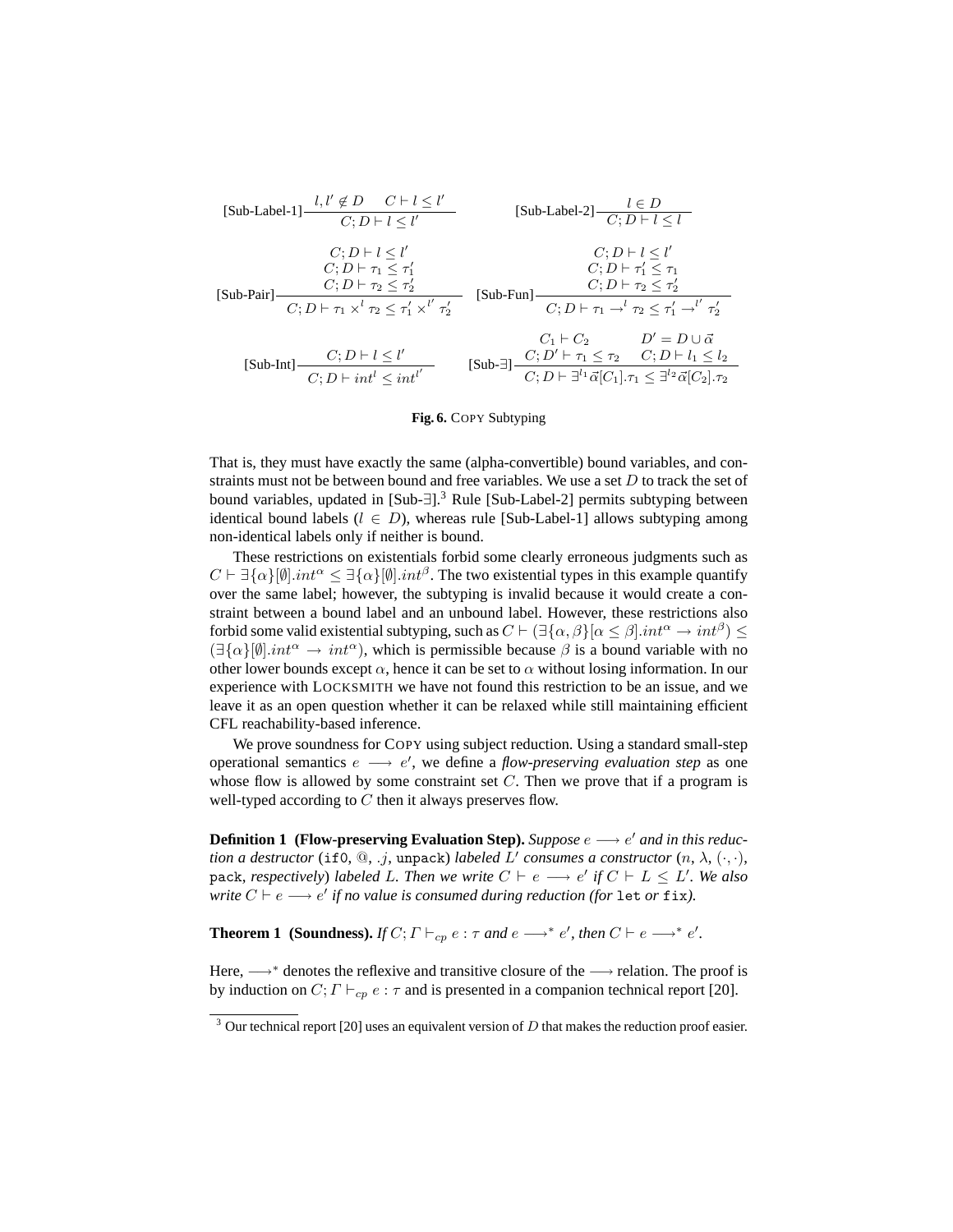### **4 CFL-Based Label Flow Inference**

The COPY type system is relatively easy to understand and convenient for proving soundness, but experience suggests it is awkward to implement directly as an inference system. This section presents a label flow inference system CFL based on CFL reachability, in the style of Rehof et al [14, 15]. This system uses a single, global set of constraints that characterize flow graphs, as shown in Figs. 1 and 2. Using the flow graph, we can answer queries "Does any value labeled  $l_1$  flow to a destructor labeled  $l_2$ ?", written  $l_1 \rightarrow l_2$ , by using CFL reachability. We first present type checking rules for CFL and then explain how they are used to interpret the flow graph in Fig. 2. Then we explain how the rules can be interpreted to yield an efficient algorithm for inferring flow graphs automatically, and we prove that CFL reduces to COPY and thus is sound.

Types in CFL differ from COPY as follows:

types 
$$
\tau ::= int^l | \tau \rightarrow^l \tau | \tau \times^l \tau | \exists^l \vec{\alpha} . \tau
$$
 schemes  $\sigma ::= (\forall \vec{\alpha} . \tau, \vec{l}) | \tau$ 

In contrast to COPY, universal types  $(\forall \vec{\alpha}.\tau,\vec{l})$  do not include a constraint set (since we generate a single, global flow graph) and instead contain a set  $\vec{l}$  of labels that are *not* quantified [14, 21]. For clarity universal types also include  $\vec{\alpha}$ , the set of labels that are quantified, but it is always the case that  $\vec{\alpha} = f(\tau) \setminus \vec{l}$ . Existential types do not include a set  $\vec{l}$ , because we assume that the programmer has specified which labels are existentially quantified. We check that the specification is correct when existentials are unpacked (more on this below).

Typing judgments in CFL have the form  $I; C; \Gamma \vdash e : \tau$ , where I and C describe the edges in the flow graph.  $C$  has the same form as in COPY, consisting of subtyping constraints  $l \leq l'$  (shown as unlabeled directed edges in Figs. 1 and 2). I contains *instantiation constraints* [14] of the form  $l \preceq_p^i l'$ . Such a constraint indicates that l is renamed to  $l'$  at instantiation site i. (Recall that each instantiation site corresponds to a pack or a use of a universally quantified type.) The p indicates a *polarity*, which describes the flow of data. When  $p$  is  $+$  then  $l$  flows to  $l'$ , and so in our examples we draw the constraint  $l \preceq^i_{+} l'$  as an edge  $l \stackrel{\rightarrow}{\longrightarrow} l'$ . When p is – the reverse holds, and so we draw the constraint  $l \preceq_{-l}^{i} l'$  as an edge  $l' \stackrel{(i}{\longrightarrow} l$ . Instantiation constraints correspond to substitutions in COPY, and they enable context-sensitivity without need to copy constraint sets. A full discussion of instantiation constraints is beyond the scope of this paper; see Rehof et al [14] for a thorough description.

The monomorphic rules for CFL are presented in Fig. 7. With the exception of [Sub] and the presence of  $I$ , these are identical to the rules in Fig. 4. Fig. 8 presents the polymorphic CFL rules. In these type rules  $I \vdash l \preceq_p^i l'$  means that the instantiation constraint  $l \leq_p^i l'$  is in I. We define  $f_l(\tau)$  to be the free labels of a type as usual, except  $f(x)\{t(\vec{\alpha},\tau,\vec{l})\} = (f(x)\setminus\vec{\alpha}) \cup \vec{l}$ . Rules [Let] and [Fix] bind f to a universal type. As is standard we cannot quantify label variables that are free in the environment  $\Gamma$ , which we represent by setting  $\vec{l} = fl(\Gamma)$  in type  $(\forall \vec{\alpha}.\tau_1, \vec{l})$ . The [Inst] rule instantiates the type  $\tau$ of f to  $\tau'$  using an instantiation constraint  $I; \emptyset \vdash \tau \preceq^i_+ \tau' : \phi$ . This constraint represents a renaming  $\phi$ , analogous to that in COPY's [Inst] rule, such that  $\phi(\tau) = \tau'$ . All nonquantifiable labels, i.e., all labels in  $l$ , should not be instantiated, which we model by requiring that any such label instantiate to itself, both positively and negatively.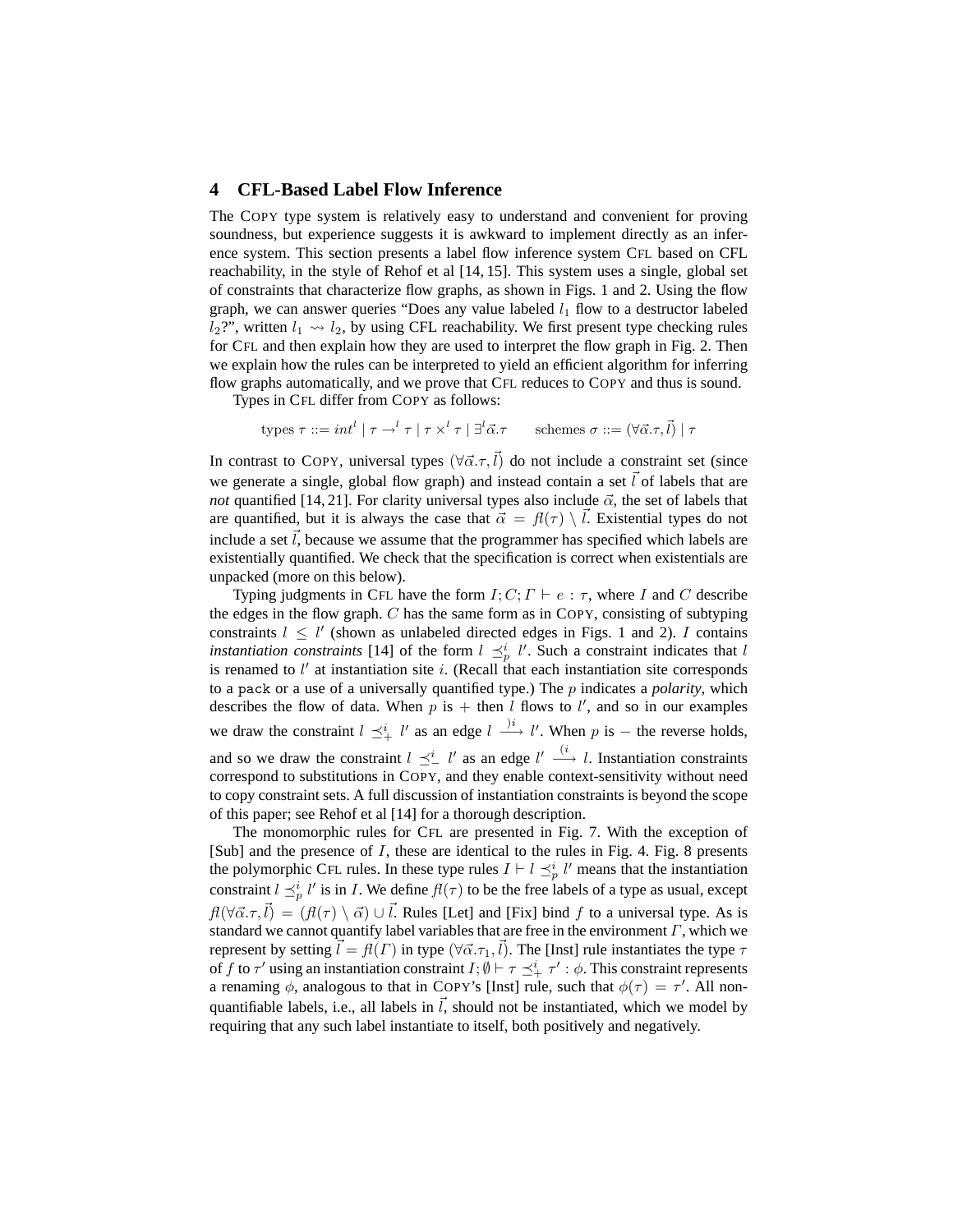|            | [Id] $\frac{I(G;T,x:\tau \vdash_{cfl} x:\tau)}{I(G;T,x:\tau \vdash_{cfl} x:\tau)}$                                                                                                                                                                                                                   | [Int] $\frac{C \vdash L \leq l}{I; C; \Gamma \vdash_{cft} n^L : int^l}$                                                                       |
|------------|------------------------------------------------------------------------------------------------------------------------------------------------------------------------------------------------------------------------------------------------------------------------------------------------------|-----------------------------------------------------------------------------------------------------------------------------------------------|
|            | $[Lam] \begin{tabular}{c c c} $I;C;I,x:\tau \vdash_{cfl} e:\tau'$ & $I;C;I \vdash_{cfl} e_1:\tau \rightarrow^{l} \tau'$ \\ \hline $C \vdash L \leq l$ & $I;C;I \vdash_{cfl} \lambda^L x.e:\tau \rightarrow^{l} \tau'$ & $I;C;I \vdash_{cfl} e_2:\tau$ & $C \vdash l \leq L$ \\ \hline \end{tabular}$ |                                                                                                                                               |
| $[Pair]$ — | $I; C; \Gamma \vdash_{cft} e_1 : \tau_1 \quad I; C; \Gamma \vdash_{cft} e_2 : \tau_2 \quad I; C; \Gamma \vdash_{cft} e : \tau_1 \times^l \tau_2$<br>$\begin{array}{c} C \vdash L \leq l \\ I; C; \varGamma \vdash_{cfl} (e_1, e_2)^L : \tau_1 \times^l \tau_2 \end{array}$                           | $[Proj] \frac{C \vdash l \leq L \quad j = 1, 2}{I; C; \Gamma \vdash_{cfl} e.^L j : \tau_j}$                                                   |
|            | $I; C; \Gamma \vdash_{c\mathcal{A}} e_0 : int^l \qquad C \vdash l \leq L$<br>[Cond] $I; C; \Gamma \vdash_{cfl} e_1 : \tau \quad I; C; \Gamma \vdash_{cfl} e_2 : \tau$<br>$I;C; \varGamma \vdash_{c\neq l} \mathtt{if0}^L\ e_0$ then $e_1$ else $e_2 : \tau$                                          | $I;C; \Gamma \vdash_{cfl} e:\tau_1$<br>[Sub] $\frac{C; \emptyset; \emptyset \vdash \tau_1 \leq \tau_2}{I; C; \Gamma \vdash_{cfl} e : \tau_2}$ |

#### **Fig. 7.** CFL Monomorphic Rules

Rule [Pack] constructs an existential type by abstracting a concrete type  $\tau'$  to abstract type  $\tau$ . In COPY's [Pack], there is a substitution such that  $\tau' = \phi(\tau)$ , and thus CFL's [Pack] has a corresponding instantiation constraint  $\tau \preceq^i_{-} \tau'$ . The instantiation constraint has negative polarity because although the substitution is from abstract  $\tau$  to concrete  $\tau'$ , the direction of flow is the reverse, since the packed expression  $e$  flows to the packed value. In [Pack] the choice of what  $\vec{\alpha}$  to quantify is non-deterministic. As in other systems for inferring first-class existential and universal types [22–25], we expect the programmer to choose this set. In contrast to [Inst], we do not generate any self-instantiations in [Pack], because we enforce a stronger restriction for escaping variables in [Unpack].

Rule [Unpack] treats the abstract existential type as a concrete type for the scope of the unpack, and thus any uses of the unpacked value place constraints on the existential type. The last premise of [Unpack] ensures that abstract labels not escape, and moreover abstract labels may not constrain any escaping labels in any way. Specifically, we require that there are no flows (see below) between any labels in  $\vec{\alpha}$  and any labels in  $l$ , which is the set of labels that could escape. If this condition is violated, then the existentially quantified labels  $\vec{\alpha}$  chosen by the programmer are invalid and the program is rejected. Note that this restriction forbidding interaction between free and bound labels is not present in the [Unpack] rule of COPY, and therefore CFL is strictly weaker than COPY. However, without this restriction we can produce cases where mixing existentials and universals produces flow paths that should be valid but have mismatched parentheses. Appendix A contains one example. In practice we believe the restriction is acceptable, as we have not found it to be an issue with LOCKSMITH. We leave it as an open question whether the restriction can be relaxed while still maintaining efficient CFL reachability-based inference.

Fig. 9 defines the subtyping relation used in [Sub]. The only interesting difference with COPY arises because of alpha-conversion. In COPY alpha-conversion is implicit, and only trivial constraints are allowed between bound labels (by [Sub-Label-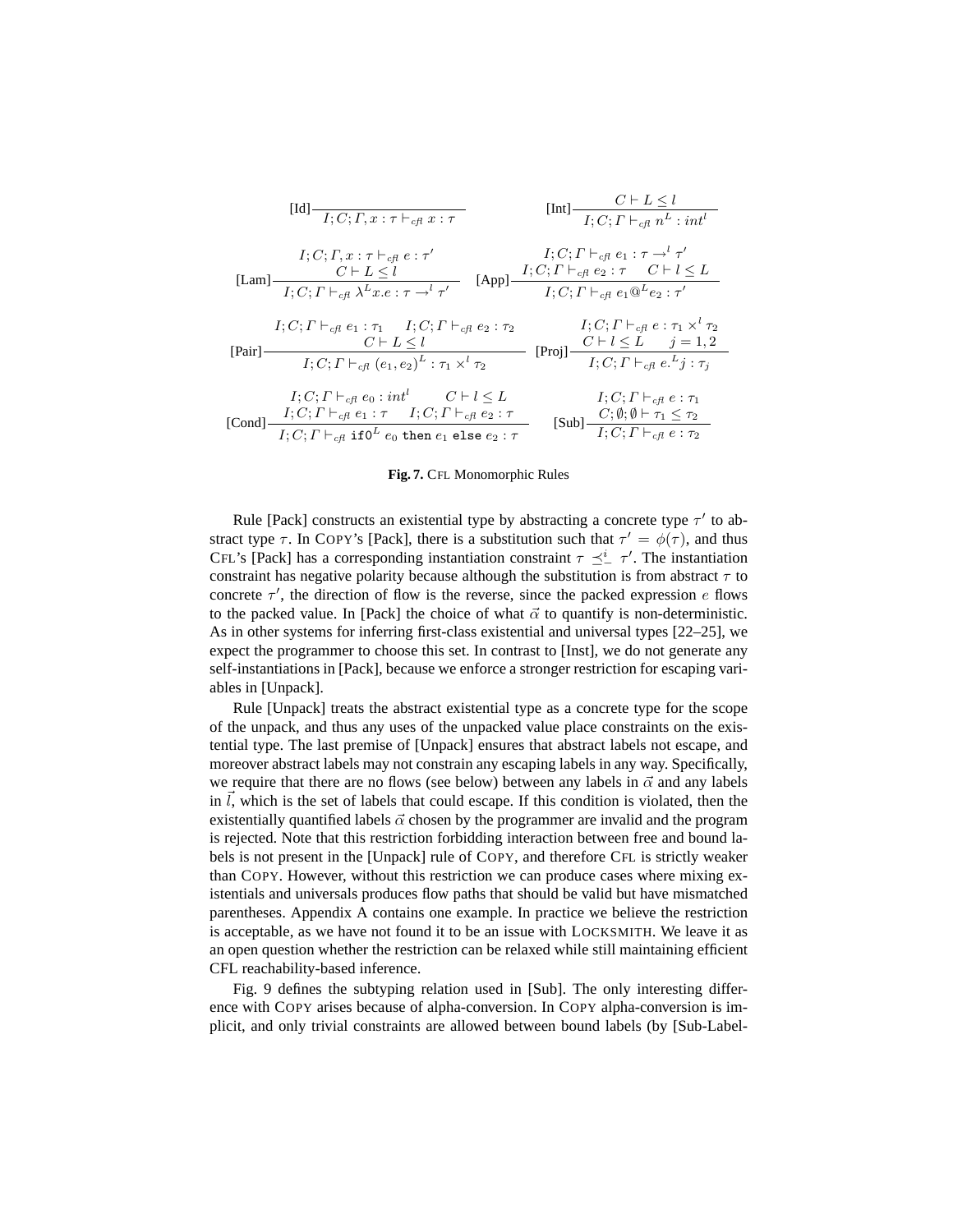[Let] I; C; Γ `cfl e<sup>1</sup> : τ<sup>1</sup> I; C; Γ, f : (∀~α.τ1, ~l) `cfl e<sup>2</sup> : τ<sup>2</sup> ~α = fl(τ1) \ ~l ~l = fl(Γ) I; C; Γ `cfl let f = e<sup>1</sup> in e<sup>2</sup> : τ<sup>2</sup> [Fix] I; C; Γ, f : (∀~α.τ,~l) `cfl e : τ ~α = fl(τ ) \ fl(Γ) ~l = fl(Γ) I; ∅ ` τ i <sup>+</sup> τ 0 : φ I ` ~l i + ~l I ` ~l i − ~l I; C; Γ `cfl fix f.e : τ 0 [Inst] I; ∅ ` τ i <sup>+</sup> τ 0 : φ I ` ~l i + ~l I ` ~l i − ~l I; C; Γ, f : (∀~α.τ,~l) `cfl f i : τ 0 [Pack] I; C; Γ `cfl e : τ 0 I; ∅ ` τ i <sup>−</sup> τ 0 : φ dom(φ) = ~α C ` L ≤ l I; C; Γ `cfl packL,i e : ∃ l ~α.τ [Unpack] I; C; Γ `cfl e<sup>1</sup> : ∃ l ~α.τ I; C; Γ, x : τ `cfl e<sup>2</sup> : τ 0 ~l = fl(Γ) ∪ fl(∃ l ~α.τ ) ∪ fl(τ 0 ) ∪ L ~α ⊆ fl(τ ) \ ~l C ` l ≤ L ∀l ∈ ~α, l<sup>0</sup> ∈ ~l.(I; C 6 `l l 0 and I; C 6 `l <sup>0</sup> l) I; C; Γ `cfl unpack<sup>L</sup> x = e<sup>1</sup> in e<sup>2</sup> : τ 0

#### **Fig. 8.** CFL Polymorphic Rules

2] of Fig. 6). We cannot use implicit alpha-conversions in CFL, however, because we are producing a single, global set of constraints. Thus instead of the single  $D$  used in COPY's[Sub] rule, CFL uses two  $D_i$ , which are sequences of ordered vectors of existentially-bound labels, updated in [Sub-∃]. In the rules, the syntax  $D \oplus \{l_1, ..., l_n\}$ means to append vector  $\{l_1, ..., l_n\}$  to sequence D. Rule [Sub-Ind-2] in Fig. 9, which corresponds to [Sub-Label-2] in Fig. 6, does allow subtyping between bound labels  $l_i$ and  $l'_j$ —but only if they occur in exactly the same quantification position. Thus these subtyping edges actually correspond to alpha-conversion. We could also allow this in the COPY system, but it adds no expressive power and complicates proving soundness.

Fig. 10 defines instantiation constraints on types in terms of instantiation constraints on labels. Judgments have the form  $I; D \vdash \tau \preceq^i_p \tau'$ , where D is the same as in Fig. 6 we do not need to allow alpha-conversion here, because we can always apply [Sub] if we wish to alpha-rename. Thus [Inst-Ind-1] permits instantiation of unbound labels, and rule [Inst-Ind-2] forbids renaming bound labels. For example, if we have an ∃ type nested inside a ∀ type, instantiating the ∀ type should not rename any of the bound variables of the ∃ type. Aside from this the rules in Fig. 10 are standard, and details can be found in Rehof et al [14].

Given a flow graph induced by constraints  $I$  and  $C$ , Fig. 11 gives inference rules to compute the relation  $l_1 \leadsto l_2$ , which means label  $l_1$  flows to label  $l_2$ .<sup>4</sup> Rule [Level] states that constraints in C correspond to flow (these are represented as unlabeled edges in the

<sup>&</sup>lt;sup>4</sup> Our relation  $\sim$  corresponds to the  $\sim$ <sub>m</sub> relation from Rehof et al [14], where m stands for "matched paths," which are distinguished from the so-called "PN" flow paths they also support. In our system we concern ourselves only with constants, which always produce matched paths, and hence we have no need for more than one relation.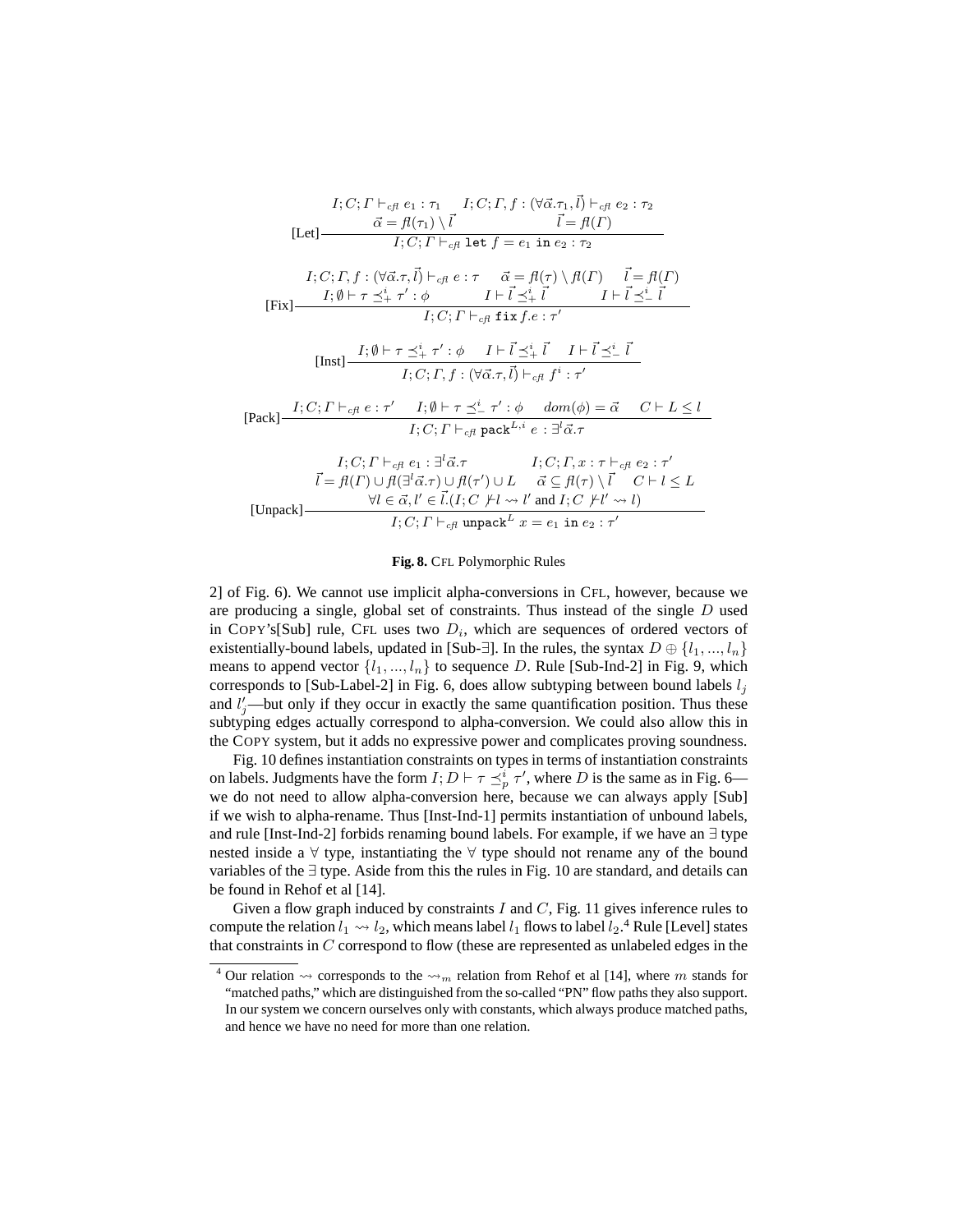$$
[Sub-Ind-1] \frac{C \vdash l \leq l'}{C; \emptyset; \emptyset \vdash l \leq l'} \quad [Sub-Int] \frac{C; D_1; D_2 \vdash l \leq l'}{C; D_1; D_2 \vdash int^{l'} \leq int^{l'}}
$$
\n
$$
[Sub-Ind-2] \frac{C \vdash l_j \leq l'_j}{C; D_1 \oplus \{l_1, \ldots, l_n\}; D_2 \oplus \{l'_1, \ldots, l'_n\} \vdash l_j \leq l'_j}
$$
\n
$$
[Sub-Ind-3] \frac{C; D_1; D_2 \vdash l \leq l' \quad l \neq l_i \quad l' \neq l'_j \quad \forall i, j \in [1..n]}{C; D_1 \oplus \{l_1, \ldots, l_n\}; D_2 \oplus \{l'_1, \ldots, l'_n\} \vdash l \leq l'}
$$
\n
$$
[Sub-Pair] \frac{C; D_1; D_2 \vdash l \leq l' \quad C; D_1; D_2 \vdash \tau_1 \leq \tau'_1 \quad C; D_1; D_2 \vdash \tau_2 \leq \tau'_2}{C; D_1; D_2 \vdash \tau_1 \times l' \tau_2} \leq \tau'_1 \times l' \tau'_2}
$$
\n
$$
[Sub-Fun] \frac{C; D_1; D_2 \vdash l \leq l' \quad C; D_1; D_2 \vdash \tau'_1 \leq \tau_1 \quad C; D_1; D_2 \vdash \tau_2 \leq \tau'_2}{C; D_1; D_2 \vdash \tau_1 \rightarrow l' \tau_2 \leq \tau'_1 \rightarrow l' \tau'_2}
$$
\n
$$
D'_1 = D_1 \oplus \alpha'_1 \quad D'_2 = D_2 \oplus \alpha'_2 \quad \phi(\alpha'_2) = \alpha'_1
$$
\n
$$
[Sub-1] \frac{C; D'_1; D'_2 \vdash \tau_1 \leq \tau_2 \quad C; D_1; D_2 \vdash l_1 \leq l_2}{C; D_1; D_2 \vdash \tau_1 \leq \tau'_2 \quad C; D_1; D_2 \vdash l_1 \leq l_2}
$$

**Fig. 9.** CFL Subtyping

graph). Rule [Trans] adds transitive closure. Rule [Match] allows flow on a matched path  $l_0 \stackrel{(i}{\to} l_1 \leadsto l_2 \stackrel{j_i}{\to} l_3$ . Intuitively, this rule corresponds to "copying" the constraint  $l_1 \rightsquigarrow l_2$  to a constraint  $l_0 \rightsquigarrow l_3$  at instantiation site i. Rule [Constant] adds a "self-loop" that permits matching flows to or from any constant label in the program; intuitively, we generate these edges because constants are global names, and thus context-insensitive.

*Example* Consider again the example in Fig. 2. The expression pack<sup> $i(f, 1^{L1})$  is given</sup> the type  $\exists Lxi, Lyi. (int<sup>Lxi</sup> \rightarrow \cdot) \times int<sup>Lyi</sup>$  by the [Pack] rule. [Pack] also instantiates the pair's abstract type to its concrete type using the judgment  $I; C \vdash (int^{Lxi} \rightarrow$  $int \times int^{Lyi} \preceq_{-}^{i} (int^{La} \to int) \times int^{L1}$ . Proving this judgment requires appealing in several places to [Inst-Ind-1], whose premise  $I \vdash l \preceq_p^i l'$  requires that I contain constraints  $Lyi \preceq^i_{-} L1$  and  $Lxi \preceq^i_{+} La$ , among others. These are shown as dashed, labeled edges in the figure. Notice that the direction of the renaming is opposite the direction of flow: The concrete labels flow to the abstract labels, but the abstract type is instantiated to the concrete type. Hence the instantiation has negative polarity. This instantiated existential type flows via subtyping to the type of  $p$  shown at the center of the figure; the directed edges between the components of the types are induced by the subtyping judgment (applying [Sub-∃] at the top level).

The unpack of  $p$  is typed by the [Unpack] rule. Within the body of the unpack, we apply the second part of the pair  $(p2)$  to the first  $(p1)$ . Here,  $p2$  has type  $int<sup>Ly</sup>$ while p1 has type  $int^{Lx} \rightarrow int$ , and thus to apply the [App] rule, we must first prove (among other things) that  $C$ ;  $\emptyset$ ;  $\emptyset \vdash int^{Ly} \leq int^{Lx}$ . This requires that  $Ly \leq Lx$  be in  $C$  according to [Sub-Ind-1], and is shown as an unlabeled edge in the figure. With this edge we have  $I; C \vdash L1 \leadsto L3$  and  $I; C \vdash L2 \leadsto L4$  (but  $I; C \not \vdash L1 \leadsto L4$ ). The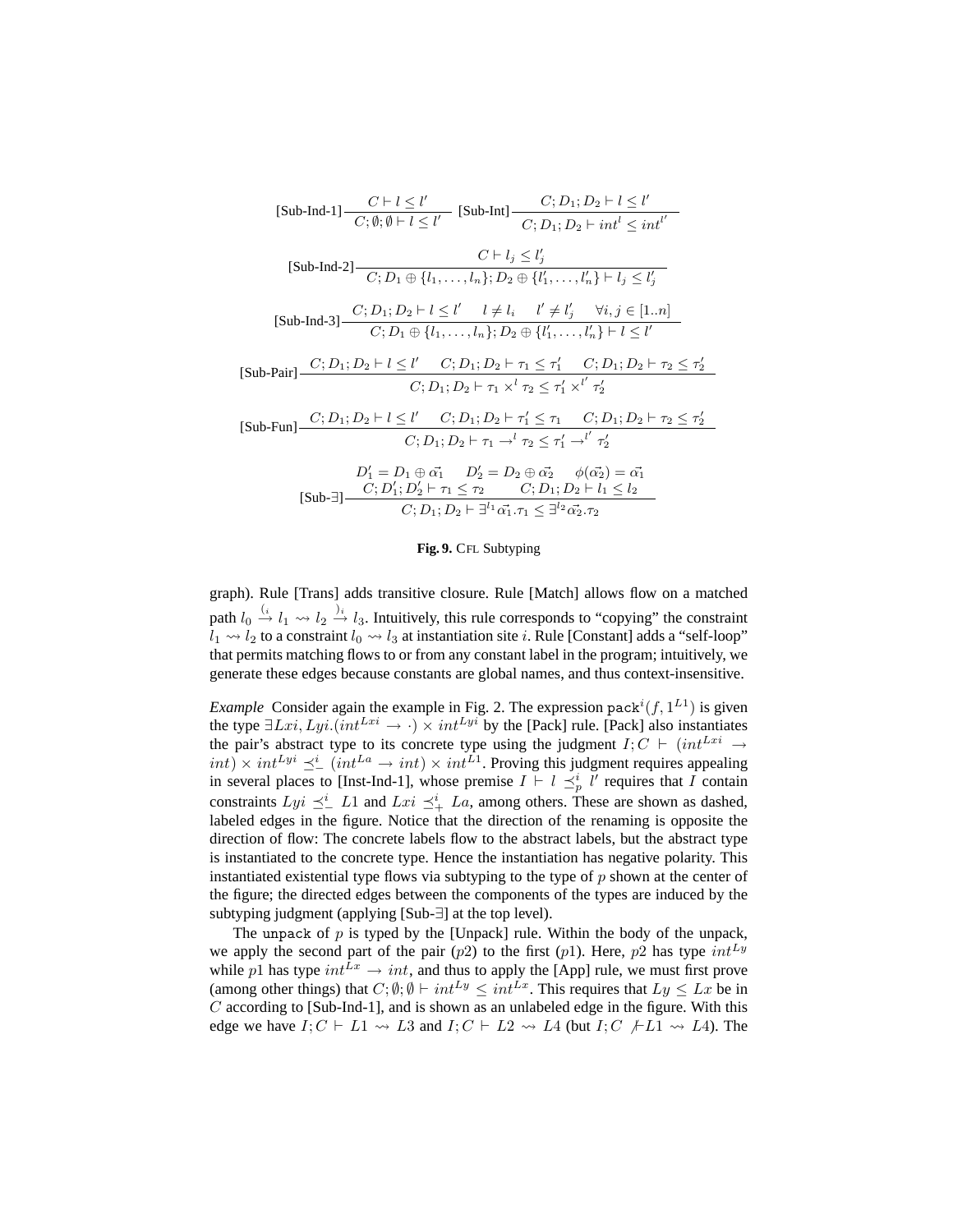$$
[\text{Inst-Ind-1}] \frac{l, l' \notin D \quad I \vdash l \leq_p^i l'}{I; D \vdash l \leq_p^i l' : \emptyset} \qquad [\text{Inst-Ind-2}] \frac{l \in D}{I; D \vdash l \leq_p^i l : \phi}
$$
\n
$$
I; D \vdash l \leq_p^i l' : \emptyset \qquad I; D \vdash \tau_1 \leq_p^i \tau_1' : \emptyset \qquad I; D \vdash \tau_1 \leq_p^i \tau_1' : \emptyset
$$
\n
$$
I; D \vdash \tau_2 \leq_p^i \tau_2' : \emptyset \qquad I; D \vdash \tau_1 \leq_p^i \tau_1' : \emptyset
$$
\n
$$
I; D \vdash \tau_1 \leq_p^i \tau_1' \leq_p' \tau_1' \times l' \tau_2' : \emptyset \qquad [\text{Inst-Fun}] \frac{I; D \vdash \tau_2 \leq_p^i \tau_1' : \emptyset}{I; D \vdash \tau_1 \rightarrow^l \tau_2 \leq_p^i \tau_1' \rightarrow l' \tau_2' : \emptyset}
$$
\n
$$
D' = D \cup \vec{\alpha} \quad I; D' \vdash \tau_1 \leq_p^i \tau_2 : \emptyset
$$
\n
$$
[{\text{Inst-Int}}] \frac{I; D \vdash l \leq_p^i l' : \emptyset}{I; D \vdash \tau_1 \leq_p^i l \geq_p' \tau_2' : \emptyset}
$$
\n
$$
[{\text{Inst-III}}] \frac{I; D \vdash l \leq_p^i l' : \emptyset}{I; D \vdash \tau_1 \leq_p^i l \geq_p' \tau_2' : \emptyset}
$$

 $I; D \vdash \exists^{l_1} \vec{\alpha}. \tau_1 \preceq_p^i \exists^{l_2} \vec{\alpha}. \tau_2 : \phi$ 

#### **Fig. 10.** CFL Instantiation

 $I; D \vdash int^{l} \preceq^{i}_{p} int^{l'} : \phi$ 

$$
\begin{array}{ll}\n\text{[Level]} & \frac{C \vdash l_1 \le l_2}{I; C \vdash l_1 \leadsto l_2} & \text{[Trans]} \frac{I; C \vdash l_0 \leadsto l_1 \quad I; C \vdash l_1 \leadsto l_2}{I; C \vdash l_0 \leadsto l_2} \\
\text{[Constant]} & \frac{I \vdash l_1 \preceq^i_{-} l_0 \quad I; C \vdash l_1 \leadsto l_2 \quad I \vdash l_2 \preceq^i_{+} l_3}{I; C \vdash l_0 \leadsto l_3}\n\end{array}
$$

#### **Fig. 11.** Flow

final premises of [Unpack] are satisfied because the bound labels  $Ly$  and  $Lx$  only flow among themselves or to bound variables in existential types (which are not part of the free labels).

*An inference algorithm* CFL has been presented thus far as a checking system in which the flow graph  $C$  and  $I$  is assumed to be known. To infer this flow graph automatically requires a simple reinterpretation of the rules. The algorithm has three stages and runs in time  $O(n^3)$ , where *n* is the size of the type-annotated program.

First, we type the program according to the rules in Figs. 7-10. As usual the nonsyntactic rule [Sub] can be incorporated into the remaining rules to produce a syntaxdirected system. During typing, we interpret a premise  $C \vdash l \leq l'$  or  $I \vdash \vec{l} \preceq^i_{p} \vec{l}$  as *generating* a constraint; i.e., we add  $l \leq l'$  (or  $\vec{l} \preceq^i_p \vec{l}$ ) to the set of global constraints C (or I). Free occurrences of l in the rules are interpreted as fresh label variables. Thus, in [Int], we interpret l as a fresh variable  $\alpha$  and add  $L \leq l$  to C. When choosing types (e.g.,  $\tau$  in [Lam] or  $\tau'$  in [Inst]) we pick a type  $\tau$  with fresh label variables in every position. After typing we have a flow graph defined by constraint sets C and I.

Next, we compute all flows according to the rules in Figure 11. Excluding the final premise of [Unpack] and the D's in [Sub] and [Inst], performing typing and computing all flows takes time  $O(n^3)$  [14]. To implement [Sub-Ind-i] efficiently, rather than maintaining  $D$  sets explicitly and repeatedly traversing them, we temporarily mark each variable with a pair  $(i, j)$  indicating its position in D and its position in  $\vec{\alpha}$  as we traverse an existential type. We can assume without loss of generality that  $|\vec{\alpha}| \leq |f(\tau)|$  in an existential type, so traversing  $\vec{\alpha}$  does not increase the complexity. Then we can select among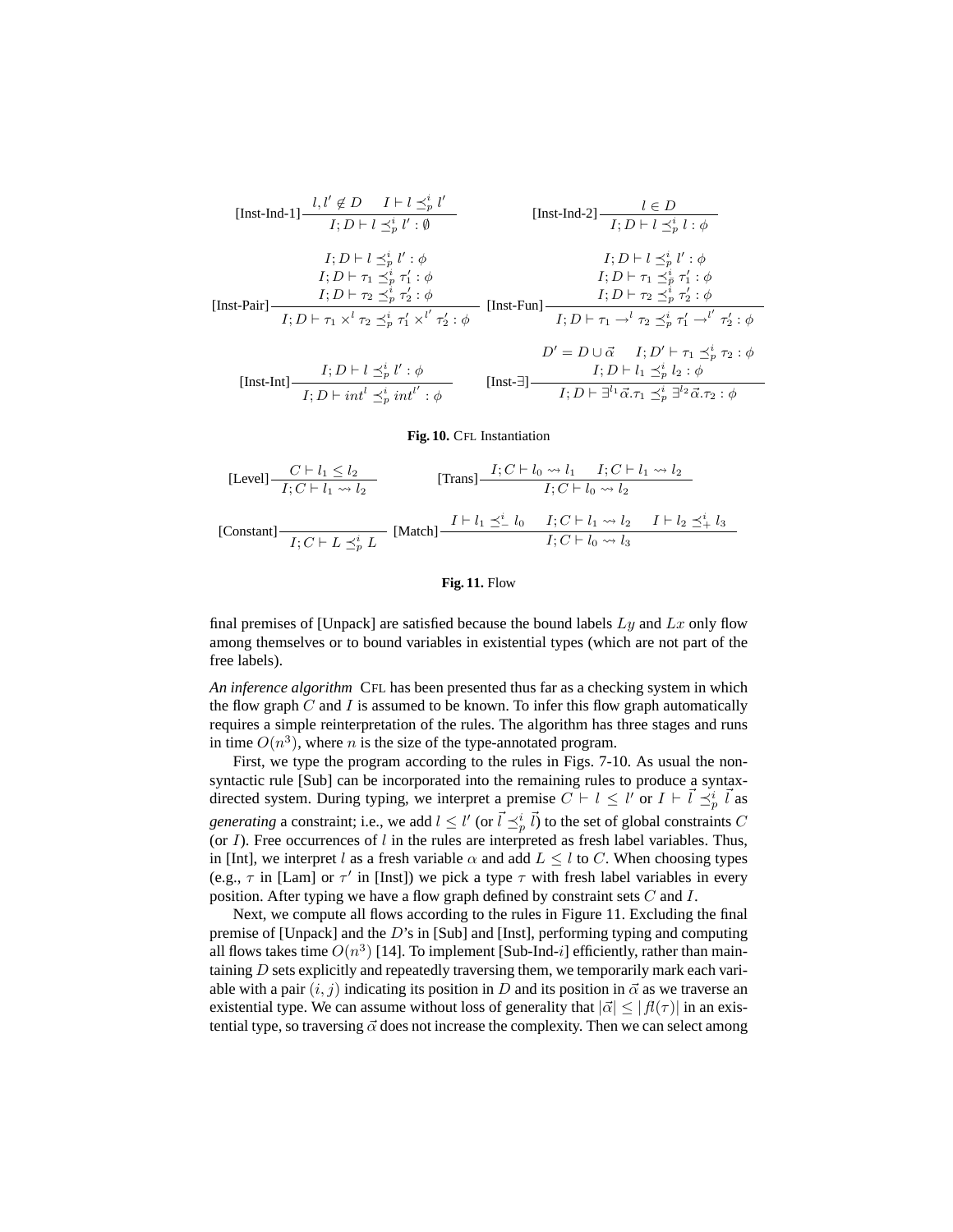[Sub-Ind-1] and [Sub-Ind-2] in constant time for each constraint  $C; D_1; D_2 \vdash l \leq l'$ , so this does not affect the running time, and similarly for [Inst-Ind-i].

Finally, we check the last reachability condition of [Unpack] to ensure the programmer chose a valid specification of existential quantification. Given that we have computed all flows, we can easily traverse the labels in  $\vec{\alpha}$  and check for paths to  $\vec{l}$  and vice-versa. Since each set is of size  $O(n)$ , this takes  $O(n^2)$  time, and since there are  $O(n)$  uses of [Unpack], in total this takes  $O(n^3)$  time. Thus the algorithm as a whole is  $O(n^3) + O(n^3) = O(n^3)$ .

*Soundness* We have proven that programs that check under CFL are reducible to COPY. The first step is to define a translation function  $\Psi_{C,I}$  that takes CFL types and transforms them to COPY types. For monomorphic types  $\Psi_{C,I}$  is simply the identity. To translate a polymorphic CFL type  $(\forall \vec{\alpha}.\tau,\vec{l})$  or  $\exists^l \vec{\alpha}.\tau$  into a COPY type  $\forall \vec{\alpha}[C']. \tau$  or  $\exists^l \vec{\alpha}[C']. \tau$ , respectively, we need to produce a bound constraint set  $C'$ . Rehof et al [14, 15] were able to choose  $C' = C^I = \{l_1 \leq l_2 \mid I; C \vdash l_1 \leadsto l_2\}$ , i.e., the closure of C and I. However, the addition of first class existentials causes this approach to fail, because, for example, instantiating a  $\forall$  type containing a type  $\exists^{l} \vec{\alpha} [C']$ . *τ* could rename some variables in  $C'$ and thereby violate the inductive hypothesis. Thus we introduce a projection function  $\psi_S$ , where  $\psi_S$  is the identity on labels in S, and  $\psi_S$  replaces any other variable  $\alpha$  by the least-upper bound of the labels in  $S$  and constants that flow to  $\alpha$ . Then for a universal type we choose  $C' = \psi_{(\vec{\alpha} \cup \vec{l})}(C^I)$ , and for an existential type we choose  $C' = \psi_{\vec{\alpha}}(C^I)$ . By projecting the full constraint system  $C<sup>I</sup>$  onto the label variables necessary for each type, we are able to prove reduction [20].

**Theorem 2 (Reduction from** CFL **to** COPY**).** *Let* D *be a normal* CFL *derivation of*  $I; C; \Gamma \vdash_{c\mathit{fl}} e : \tau$ . Then  $C^I; \Psi_{C,I}(\Gamma) \vdash_{cp} e : \Psi_{C,I}(\tau)$ .

By combining Theorems 1 and 2, we then have soundness for the flow relation  $\rightsquigarrow$ computed by CFL. Notice that we have shown reduction in one direction but not equivalence. Rehof et al [14, 15] also only show one direction of reduction, but conjecture equivalence of their systems. In our case, equivalence clearly does not hold, because of the extra non-escaping condition on [Unpack] in CFL. We leave it as an open question whether this condition can be relaxed to yield provably equivalent systems.

### **5 Related Work**

Our work builds directly on the CFL reachability-based label flow system of Rehof et al [14]. Their cubic-time algorithm for polymorphic recursive label flow inference improves on the previously best-known  $O(n^8)$  algorithm [13]. The idea of using CFL reachability in static analysis is due to Reps et al [26], who applied it to first-order data flow analysis problems. Our contribution is to extend the use of CFL reachability further to include existential types for modeling data structures more precisely.

Existential types can be encoded in System F [27] (p. 377), in which polymorphism is first class and type inference is undecidable [28]. There have been several proposals to support first-class polymorphic type inference using type annotations to avoid the undecidability problem. In  $\text{ML}^F$  [23], programmers annotate function arguments that have universal types. Laufer and Odersky [22] propose an extension to ML with firstclass existential types, and Remy [24] similarly proposes an extension with first-class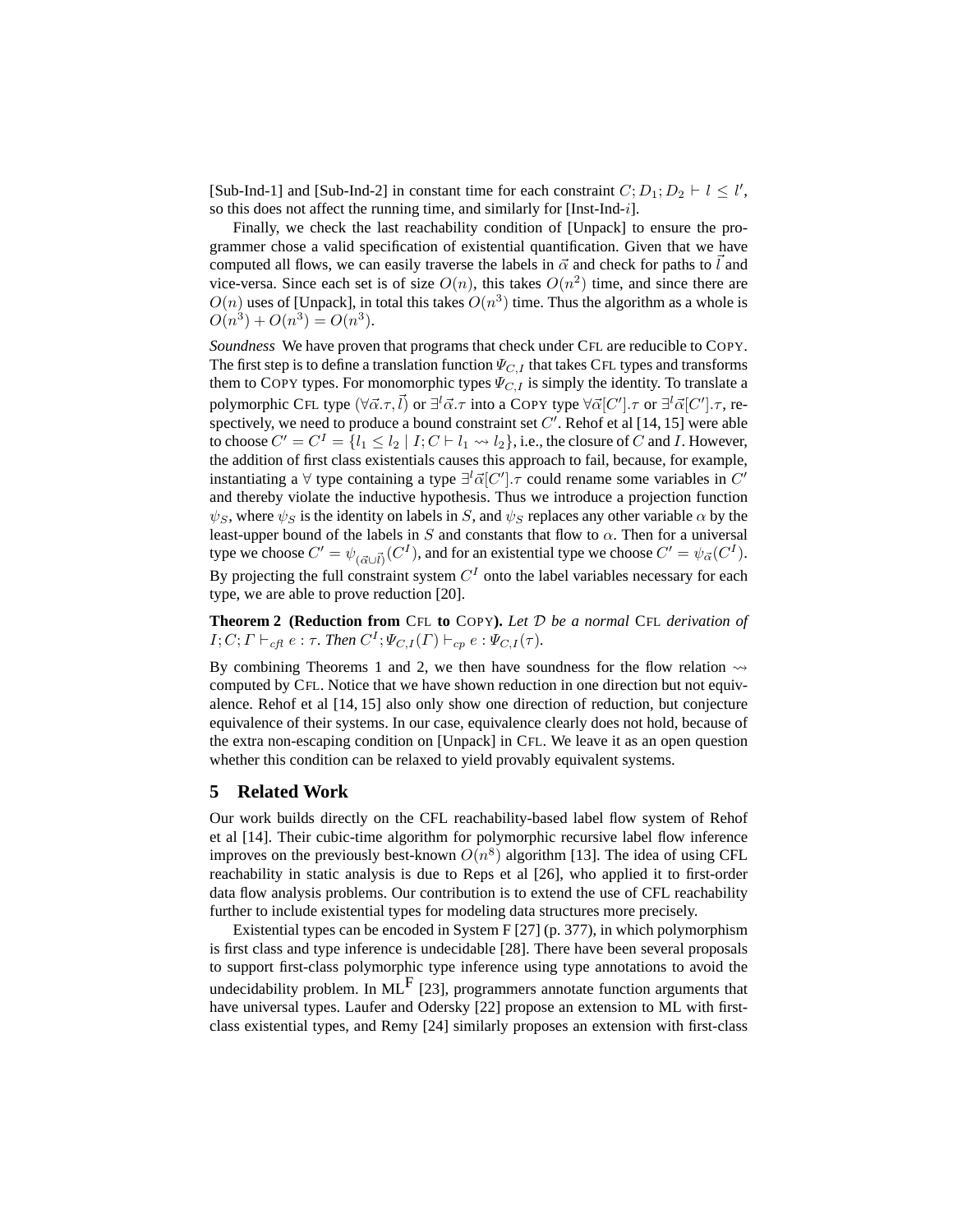universal types. In both systems, the programmer explicitly lists which type variables are quantified. Packs and unpacks correspond to data structure construction and pattern matching, and hence are determined by the program text. Our system also requires the programmer to specify packs and unpacks as well as which variables are quantified, but in contrast to these three systems we support subtyping (and therefore we need polymorphically constrained types), rather than unification. Note that our solution is restricted to label flow, and only existential types are first-class (but we believe adding first-class universals with programmer-specified quantification would be straightforward). We conjecture that full first-class polymorphic type inference for label flow is decidable, and plan to explore such a system in future work.

Simonet [25] extends HM(X) [29], a generic constraint-based type inference framework, to include first-class existential and universal types with subtyping. Simonet requires the programmer to specify the polymorphically constrained type, including the subtyping constraints  $C$ , whereas we infer these (we assume we have the whole program). Another key difference is that we use CFL reachability for inference. Once again, however, our system is concerned only with label flow.

In ours and the above systems, both existential quantification as well as pack and unpack must be specified manually. An ideal inference algorithm requires no work from the programmer. For example, we envision a system in which all pairs and their uses are considered as candidate existential types, and the algorithm chooses to quantify only those labels that lead to a minimal flow in the graph. It is an open problem whether such an algorithm exists.

### **6 Conclusion**

Existential quantification can be used precisely characterize relationships within elements of a dynamic data structure, even when the precise identity of those elements is unknown. This paper aims to set a firm theoretical foundation on which to build efficient program analyses that benefit from existential quantification. Our main contribution is a context-sensitive inference algorithm for label flow analysis that supports existential quantification. Programmers specify where existentials are introduced and eliminated, and our inference algorithm automatically infers the bounds on their flow. Our algorithm is efficient, employing context free language (CFL) reachability in the style of Rehof et al [14], and we prove it sound by reducing it to a system based on polymorphically-constrained types in the style of Mossin [13]. We have adapted our algorithm to improve the precision of LOCKSMITH, a tool that aims to prove the absence of race conditions in C programs [4] by correlating locks with the locations they protect. We plan to explore other applications of existential label flow in future work.

#### **References**

- 1. Das, M.: Unification-based Pointer Analysis with Directional Assignments. In: Proceedings of the 2000 ACM SIGPLAN Conference on Programming Language Design and Implementation, Vancouver B.C., Canada (2000) 35–46
- 2. Mitchell, J.C., Plotkin, G.D.: Abstract types have existential type. ACM Transactions on Programming Languages and Systems **10** (1988) 470–502
- 3. Xi, H., Pfenning, F.: Dependent Types in Practical Programming. In: Proceedings of the 26th Annual ACM SIGPLAN-SIGACT Symposium on Principles of Programming Languages, San Antonio, Texas (1999) 214–227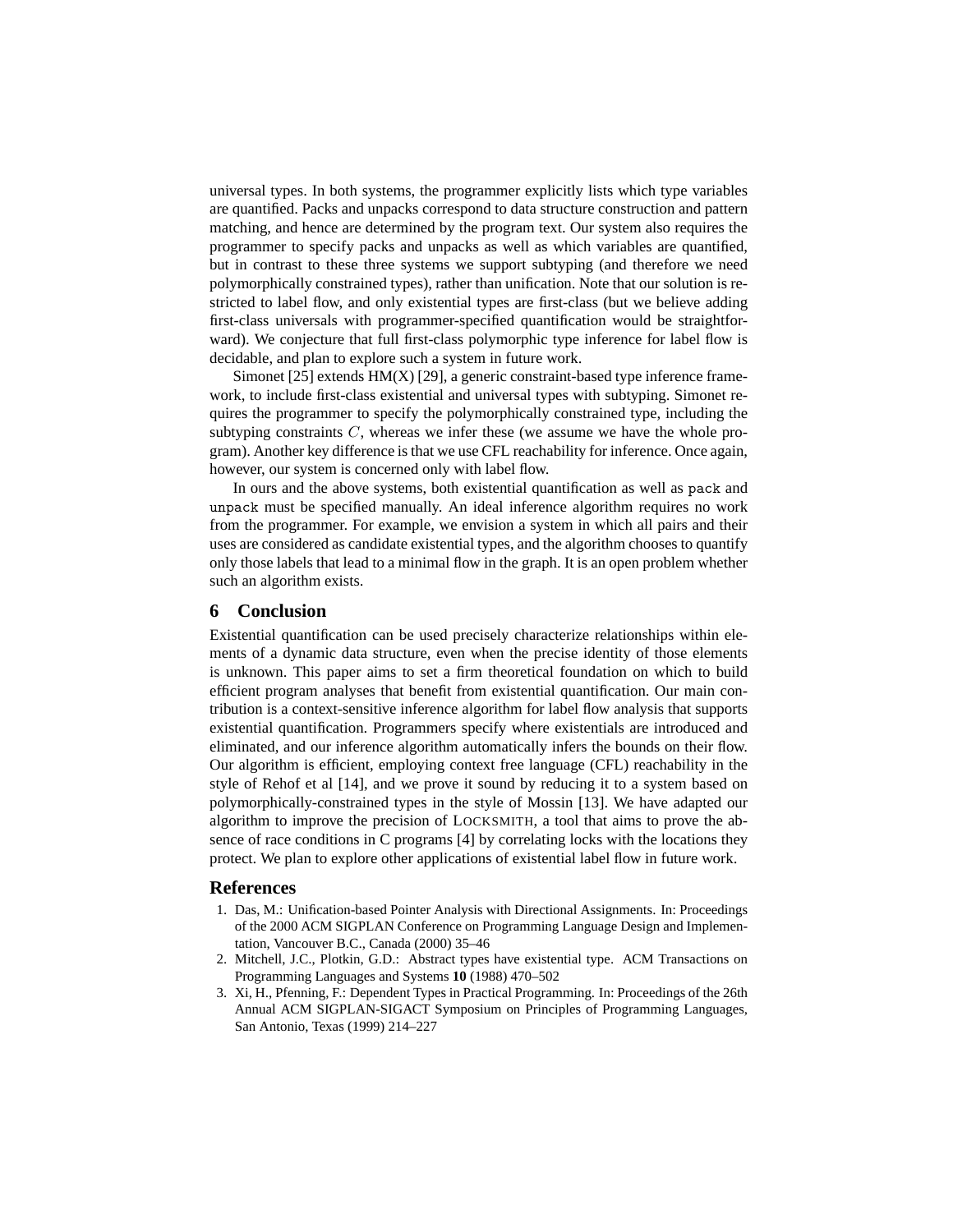- 4. Pratikakis, P., Foster, J.S., Hicks, M.: LOCKSMITH: Context-Sensitive Correlation Analysis for Race Detection. In: Proceedings of the 2006 ACM SIGPLAN Conference on Programming Language Design and Implementation, Ottawa, Canada (2006) To appear.
- 5. Flanagam, C., Abadi, M.: Types for Safe Locking. In Swierstra, D., ed.: 8th European Symposium on Programming. Volume 1576 of Lecture Notes in Computer Science., Amsterdam, The Netherlands, Springer-Verlag (1999) 91–108
- 6. Minamide, Y., Morrisett, G., Harper, R.: Typed closure conversion. In: Proceedings of the 23rd Annual ACM SIGPLAN-SIGACT Symposium on Principles of Programming Languages, St. Petersburg Beach, Florida (1996) 271–283
- 7. Fahndrich, M., Rehof, J., Das, M.: Scalable Context-Sensitive Flow Analysis using Instanti- ¨ ation Constraints. In: Proceedings of the 2000 ACM SIGPLAN Conference on Programming Language Design and Implementation, Vancouver B.C., Canada (2000) 253–263
- 8. Das, M., Liblit, B., Fähndrich, M., Rehof, J.: Estimating the Impact of Scalable Pointer Analysis on Optimization. In Cousot, P., ed.: Static Analysis, Eighth International Symposium. Volume 2126 of Lecture Notes in Computer Science., Paris, France, Springer-Verlag (2001) 260–278
- 9. Myers, A.C.: Practical Mostly-Static Information Flow Control. In: Proceedings of the 26th Annual ACM SIGPLAN-SIGACT Symposium on Principles of Programming Languages, San Antonio, Texas (1999) 228–241
- 10. Kodumal, J., Aiken, A.: The Set Constraint/CFL Reachability Connection in Practice. In: Proceedings of the 2004 ACM SIGPLAN Conference on Programming Language Design and Implementation, Washington, DC (2004) 207–218
- 11. Johnson, R., Wagner, D.: Finding User/Kernel Bugs With Type Inference. In: Proceedings of the 13th Usenix Security Symposium, San Diego, CA (2004)
- 12. Palsberg, J.: Type-based analysis and applications. In: Proceedings of the ACM SIG-PLAN/SIGSOFT Workshop on Program Analysis for Software Tools and Engineering, Snowbird, Utah (2001) 20–27
- 13. Mossin, C.: Flow Analysis of Typed Higher-Order Programs. PhD thesis, DIKU, Department of Computer Science, University of Copenhagen (1996)
- 14. Rehof, J., Fähndrich, M.: Type-Based Flow Analysis: From Polymorphic Subtyping to CFL-Reachability. In: Proceedings of the 28th Annual ACM SIGPLAN-SIGACT Symposium on Principles of Programming Languages, London, United Kingdom (2001) 54–66
- 15. Fähndrich, M., Rehof, J., Das, M.: From Polymorphic Subtyping to CFL Reachability: Context-Sensitive Flow Analysis Using Instantiation Constraints. Technical Report MS-TR-99-84, Microsoft Research (2000)
- 16. Flanagan, C., Felleisen, M.: Componential Set-Based Analysis. In: Proceedings of the 1997 ACM SIGPLAN Conference on Programming Language Design and Implementation, Las Vegas, Nevada (1997) 235–248
- 17. Fähndrich, M., Aiken, A.: Making Set-Constraint Based Program Analyses Scale. In: First Workshop on Set Constraints at CP'96. (1996) Available as CSD-TR-96-917, University of California at Berkeley.
- 18. Fähndrich, M.: BANE: A Library for Scalable Constraint-Based Program Analysis. PhD thesis, University of California, Berkeley (1999)
- 19. von Behren, R., Condit, J., Zhou, F., Necula, G.C., Brewer, E.: Capriccio: Scalable threads for internet services. In: ACM Symposium on Operating Systems Principles. (2003)
- 20. Pratikakis, P., Hicks, M., Foster, J.S.: Existential Label Flow Inference via CFL Reachability. Technical Report CS-TR-4700, University of Maryland, Computer Science Department (2005)
- 21. Henglein, F.: Type Inference with Polymorphic Recursion. ACM Transactions on Programming Languages and Systems **15** (1993) 253–289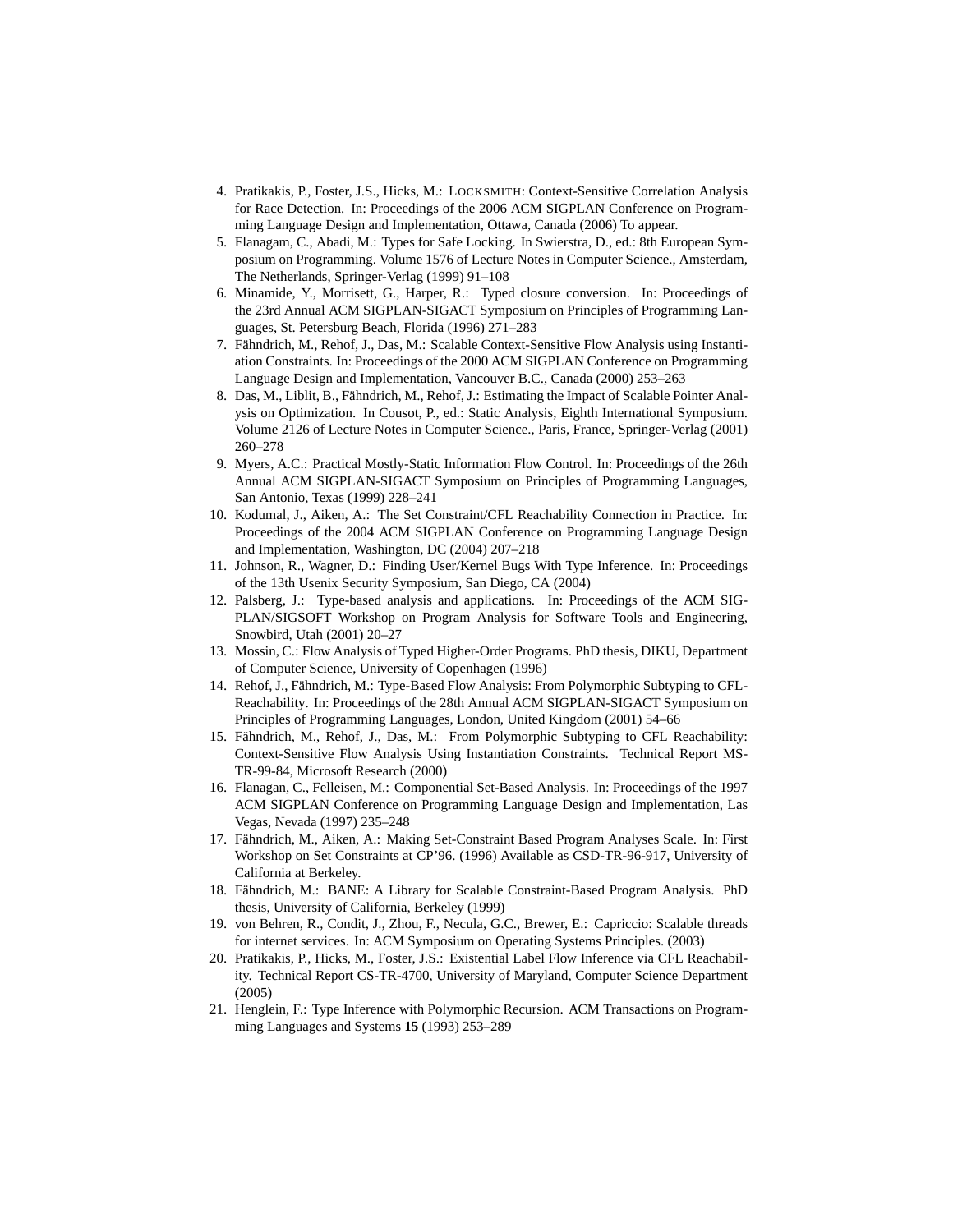



- 22. Läufer, K., Odersky, M.: Polymorphic type inference and abstract data types. ACM Transactions on Programming Languages and Systems **16** (1994) 1411–1430
- 23. Botlan, D.L., Rémy, D.:  $ML<sup>F</sup>$ —Raising ML to the Power of System F. In: Proceedings of the eighth ACM SIGPLAN International Conference on Functional Programming, Uppsala, Sweden (2003) 27–38
- 24. Remy, D.: Programming objects with MLART: An extension to ML with abstract and record ´ types. In: Proceedings of theInternational Symposium on Theoretical Aspects of Computer Science, Sendai, Japan (1994) 321–346
- 25. Simonet, V.: An Extension of HM(X) with Bounded Existential and Universal Data Types. In: Proceedings of the eighth ACM SIGPLAN International Conference on Functional Programming, Uppsala, Sweden (2003) 39–50
- 26. Reps, T., Horwitz, S., Sagiv, M.: Precise Interprocedural Dataflow Analysis via Graph Reachability. In: Proceedings of the 22nd Annual ACM SIGPLAN-SIGACT Symposium on Principles of Programming Languages, San Francisco, California (1995) 49–61
- 27. Pierce, B.C.: Types and Programming Languages. The MIT Press (2002)
- 28. Wells, J.B.: Typability and type checking in System F are equivalent and undecidable. Ann. Pure Appl. Logic **98** (1999) 111–156
- 29. Odersky, M., Sulzmann, M., Wehr, M.: Type inference with constrained types. Theory and Practice of Object Systems **5** (1999) 35–55

### **A Differences between** COPY **and** CFL

As mentioned in Section 4, if we weaken the [Unpack] rule in CFL to not prevent existentially bound labels from interacting with free labels, then we can construct examples with mismatched flow. One such example program is shown in Figure 12(a). In this program, the function  $g$  takes an argument  $z$ , packs it into an existential, and then returns the result of calling function  $f$  with it. Function  $f$  simply unpacks the existential and returns the contents. Thus  $q$  is the identity function, but with complicated control flow. The function g is then applied to the value 1, labeled  $L1$ , and the result of g is added at  $+^{L2}$ . Thus clearly we should have that L1 flows to L2. Let us assume that at pack<sup>k</sup>, the programmer wishes to quantify the type of the packed integer, and then compare COPY and CFL as applied to the program.

The COPY types rules assign  $f$  the following type scheme:

$$
\forall Lout[\emptyset]. \ (\exists Lx[Lx \le Lout].int^{Lx}) \rightarrow int^{Lout}
$$

Notice that there is a constraint between the existentially-bound variable  $Lx$  and the universally quantified variable  $Lout$  (which itself is free in the existential type). This